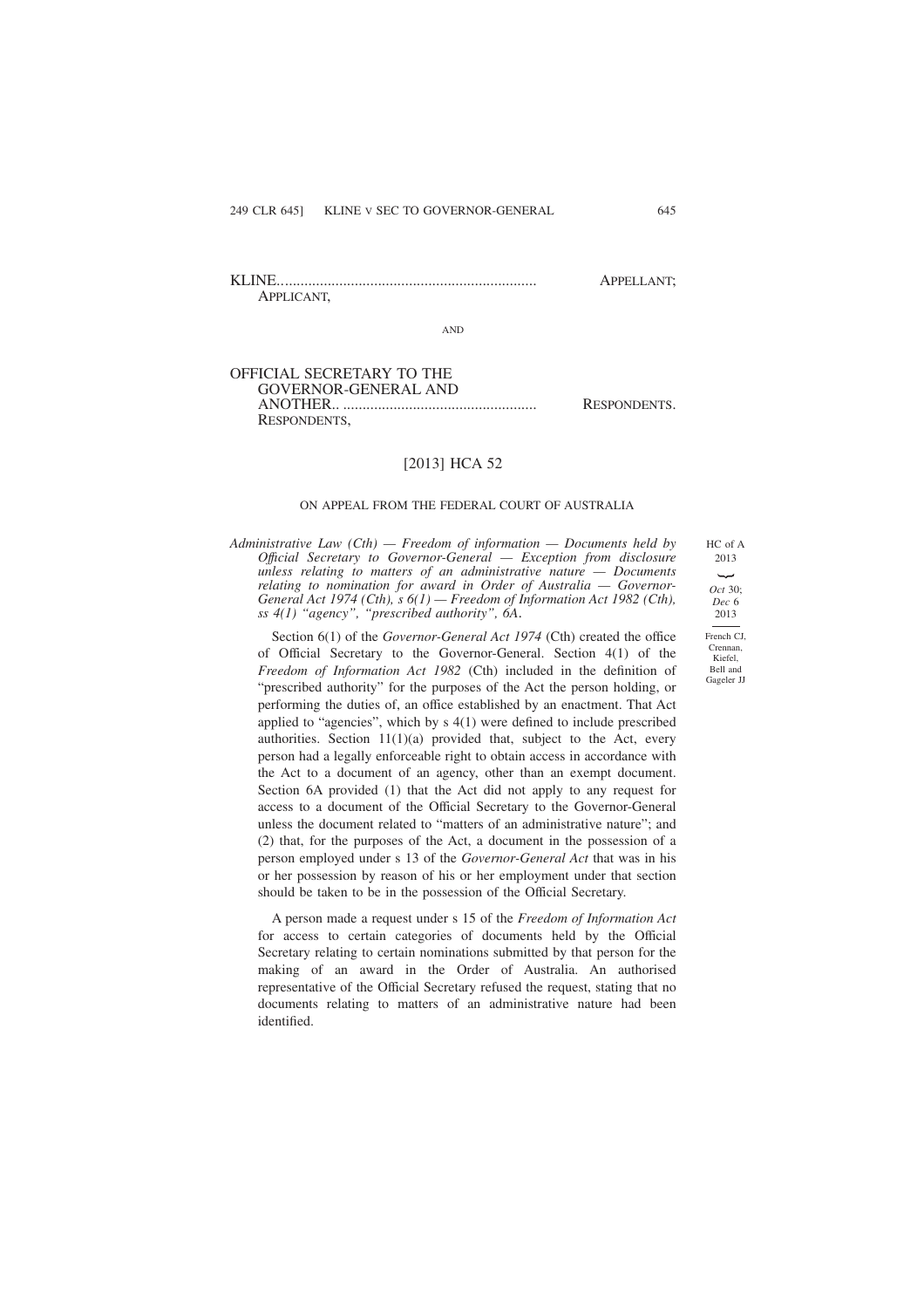*Held*, (1) that documents relating to the Governor-General's substantive powers and functions were excluded from disclosure by s 6A(1). The exception of documents which related to "matters of an administrative nature" referred to documents concerning the management and administration of the office resources of the Official Secretary.

(2) That the documents sought by the applicant, other than certain documents which were available to the general public, were excluded from disclosure by s 6A(1).

Decision of the Federal Court of Australia (Full Court): *Kline v Offıcial Secretary to the Governor-General* (2012) 208 FCR 89, affirmed.

#### APPEAL from the Federal Court of Australia.

Karen Kline applied to the Official Secretary to the Governor-General under the *Freedom of Information Act 1982* (Cth) for access to her nomination forms for a named person "for an Order of Australia" sent in 2007 and 2009 and all accompanying material, all correspondence held by the Official Secretary relating to those nominations, a list of which of the nomination documents were presented to the Council of the Order, working manuals, policy guidelines and criteria relating to the administration of awards within the Order, documents relating to review processes, and all file notes from the Australian Honours and Awards Secretariat relating to her nominations. The Deputy Official Secretary, an authorised person under s 23 of the Act, notified the applicant that certain of the documents requested did not exist and that the request identified no documents relating to matters of an administrative nature. Hence the request was refused. The applicant applied to the Freedom of Information Commissioner for review of that decision under s 54L of the Act. The Commissioner (Dr James Popple) affirmed the decision. The applicant then applied to the Administrative Appeals Tribunal for review of the Commissioner's decision. The Tribunal (Deputy President P E Hack SC) affirmed the decision on the ground that none of the documents in question was a document that related to matters of an administrative nature within the meaning of s 6A of the Act (1). The applicant appealed from that decision, under s 44 of the *Administrative Appeals Tribunal Act 1975* (Cth), to a Full Court of the Federal Court of Australia (Keane CJ, Besanko and Robertson JJ) which dismissed the appeal with costs (2). She then applied for special leave to appeal to the High Court from the judgment of the Full Court. Special leave was granted by French CJ and Gageler J, limited to the grounds set out in para [5] of the judgment of the Court hereunder. The respondent

<sup>(1)</sup> *Kline v Offıcial Secretary to the Governor-General* (2012) 127 ALD 639.

<sup>(2)</sup> *Kline v Offıcial Secretary to the Governor-General* (2012) 208 FCR 89.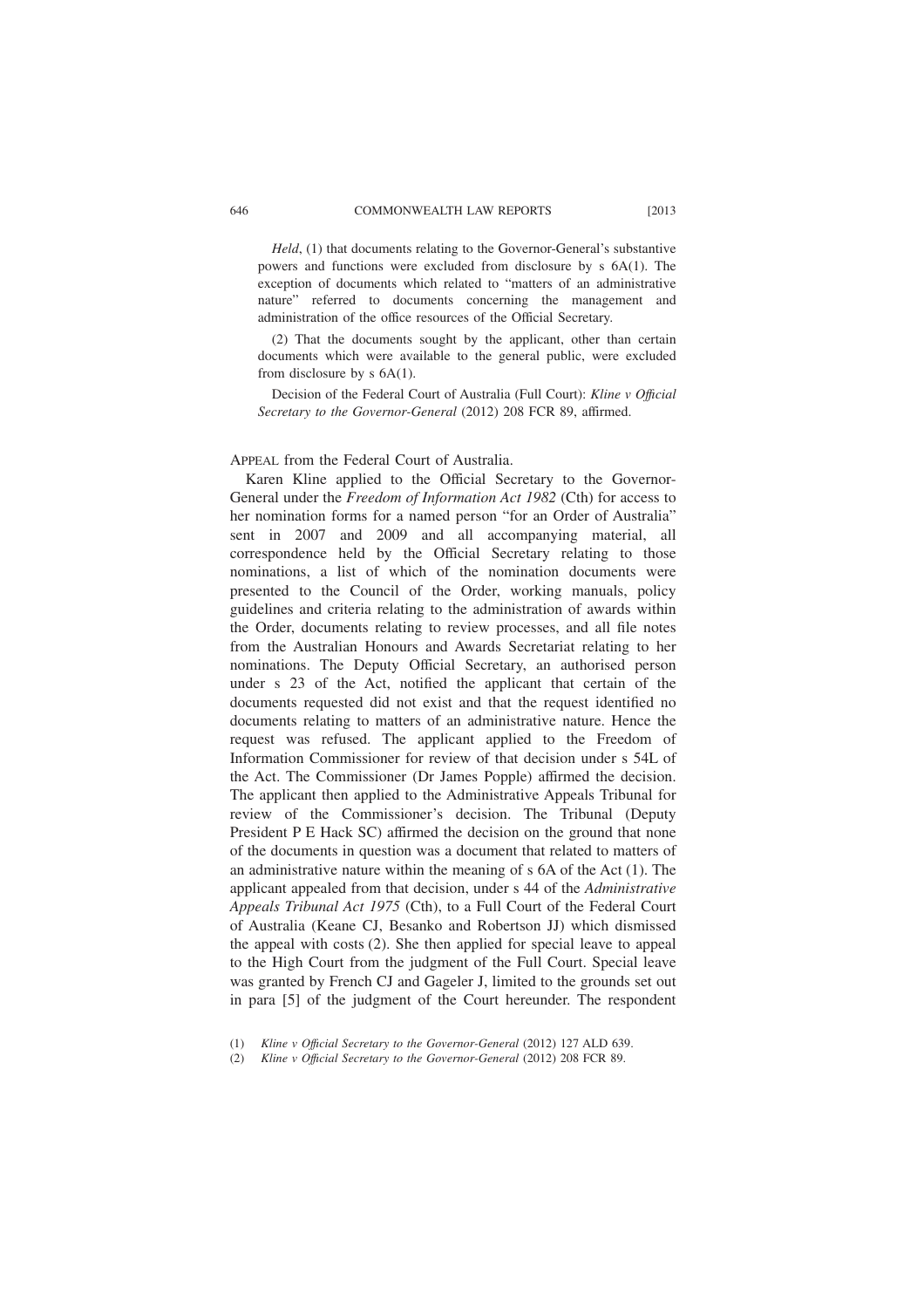gave notices of a constitutional matter under s 78B of the *Judiciary Act 1903*. No State or Territory intervened in the appeal.

*R Merkel* QC (with him *E M Nekvapil*), for the appellant. Two questions of construction arise: what is meant by "matters of an administrative nature" in s 6A of the *Freedom of Information Act* and what is the degree of connection required for a document to "relate to such matters"? The ordinary meaning of "administrative" is "pertaining to management of affairs" (3). The boundary between documents that do and do not relate to matters of an administrative nature depends on an interpretation that best gives effect to and promotes the legislative purposes of s 6A. The legislative history of ss 5 and 6 is significant. [He referred to the Report by the Senate Standing Committee on Constitutional and Legal Affairs on the *Freedom of Information Bill 1978*, pp 158-160.] Parliament has sought in those sections to pursue the objects of the Act identified in s 3 while protecting a common public interest in the independent discharge of the substantive functions and powers of the relevant bodies. [He referred to *Herijanto v Refugee Review Tribunal* (4); *Herijanto v Refugee Review Tribunal [No 2]* (5); *Hennessy v Broken Hill Pty Co Ltd* (6); *Fingleton v The Queen* (7); and *MacKeigan v Hickman* (8).] When s 6A was enacted the notion that decisions of a Governor or Governor-General were unreviewable had been rejected (9). The Act contains a finely calibrated scheme to balance the general public interest favouring access to information against specific countervailing public interest. Provisions such as ss 11, 11A, 22, 45 and 47E and others in Pt IV carefully map out the specific matters Parliament intended to countervail the public interest in favour of disclosure. The documents sought include many that do not disclose the decision-making process. The Full Court should have held that the terms of the request are capable of covering documents that "relate to matters of an administrative nature". Many of the documents precede the decisionmaking stage. The decision of the Full Court should be set aside and the matter should be remitted for the Administrative Appeals Tribunal to consider whether particular documents fall within the exclusion in s 6A and, if they do, whether they are exempt under Pt IV.

- (3) *Shorter Oxford Dictionary*, 6th ed (2007).
- (4) (2000) 74 ALJR 698 at 700-702 [13]-[23]; 170 ALR 379 at 382-384.
- (5) (2000) 74 ALJR 703 at 704 [10].
- (6) (1926) 38 CLR 342 at 348-349.
- (7) (2005) 227 CLR 166 at 190-191.
- (8) [1989] 2 SCR 796 at 826, 832-833.
- (9) *R v Toohey; Ex parte Northern Land Council* (1981) 151 CLR 170 at 217-222; *FAI Insurances Ltd v Winneke* (1982) 151 CLR 342. See also *R (Bancoult) v Secretary of State for Foreign and Commonwealth Affairs [No 2]* [2008] QB 365 at 397-399.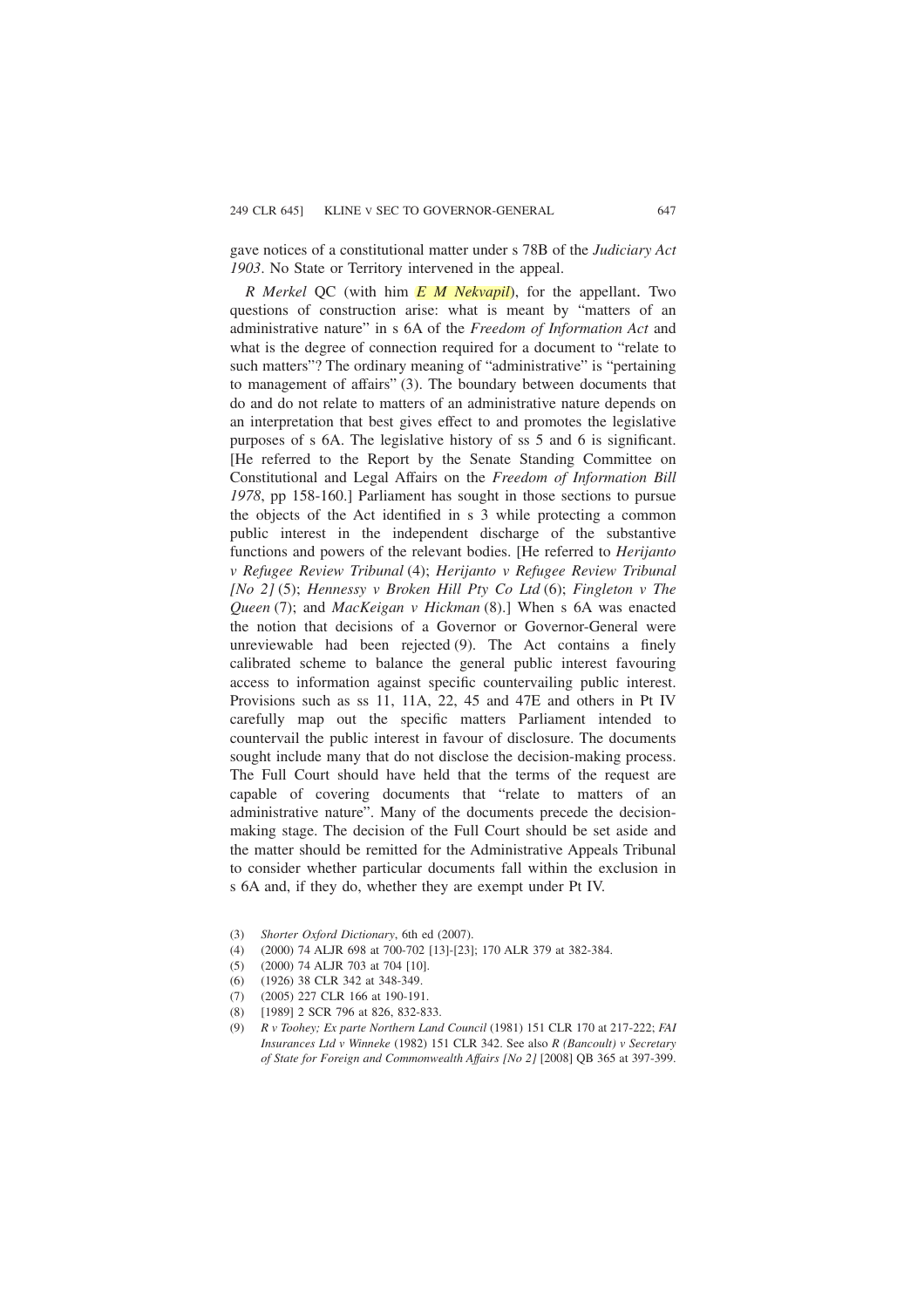#### 648 COMMONWEALTH LAW REPORTS [2013

*J T Gleeson* SC, Solicitor-General for the Commonwealth, (with him *N Kidson* and *C L Lenehan*), for the first respondent. The Governor-General is outside the s 4 definitions of "agency" and "prescribed authority". Hence the processes of "government" which the *Freedom of Information Act* opens to the public do not include the exercise of any of the functions of the Governor-General. The statutory function of the Official Secretary is to "assist" the Governor-General (10). He and his staff provide the support which enables the Governor-General to perform the whole range of her functions. The Official Secretary falls within the definition of "prescribed agency" in s 4 of that Act. He thus is subject to the requirements of s 8. But the duty which would otherwise arise under s  $11A(3)$  to comply with requests for access to documents has been replaced by the general rule of s 6A. He has no duty to respond to such requests save where the document "relates to matters of an administrative nature". This general rule is necessary to ensure that the Governor-General remains outside the Act. The characterisation question is whether there is a relevant relationship between the document and a subject matter which is properly described as being of an administrative nature. A matter will be of an administrative nature only if it solely concerns the management and administration of the Official Secretary's Office that is necessary for, but incidental to, the performance of the support function or the vice-regal function or both. This construction leaves both the immunity for the Governor-General and the general rule of s 6A to do their proper work so that things done in performance of the support function and the vice-regal function shall not be subject to requests for access. The scope of the similar exception for courts under s 5 was correctly explained in the 1978 Senate Standing Committee Report. The phrase has a similar meaning in ss 6 and 6A. The explanation of s 5 (and necessarily s 6) in *Bienstein v Family Court of Australia* (11), which requires the examination of each document requested to determine whether its availability would not impinge upon the independence of courts or tribunals, is wrong. It involves an evaluative judgment by the person who processes the request of the likely effect of disclosure on the independence of the court or tribunal. It gives no guidance of how the assessment is to be carried out, what factors are relevant, or the degree to which judicial independence must be affected for a document to retain the prima facie immunity from disclosure. Parliament would not intend ss 5 and 6 to operate in such an indeterminate and unpredictable manner. The approach taken in *Bienstein's* case should not be adopted in respect of s 6A. The

<sup>(10)</sup> *Governor-General Act 1974* (Cth).

<sup>(11) (2008) 170</sup> FCR 382.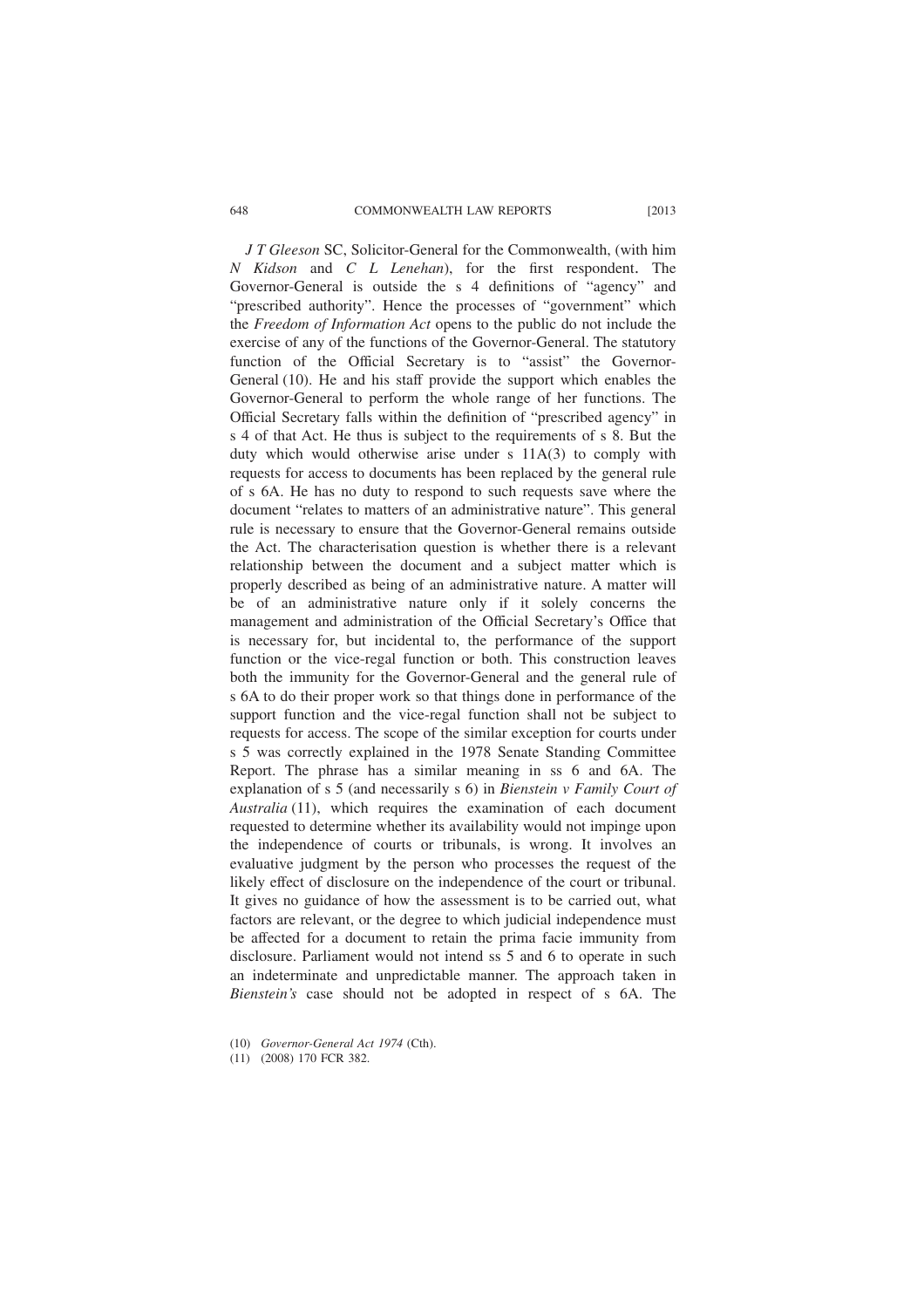legislative history of the provisions is inconsistent with the appellant's submissions. Parliament's concern was with the disclosure of documents relating to administrative efficiency.

The Governor-General is the Chancellor of the Order of Australia. Under the letters patent, she is responsibile for the independent administration of the Order. Everything that occurs in the process of the receipt of nominations, consulting referees, making inquiries of other persons, placing of material before the Council, through to the ultimate recommendation to the Governor-General and the making and announcement of the decisions, is done in that administration. The central role in that process of the Secretary of the Order (who is the Official Secretary) takes place under the direction of the Governor-General as part of that administration. As he provides "support", the Governor-General's function is advanced. The two are intertwined. All of this lies outside the *Freedom of Information Act*. Each of the documents still pressed by the appellant, by their description and without need to inspect the document, cannot be said to relate to an administrative matter. Each would reveal steps in the process by which in the usual case, or the particular case, nominations progress towards a final decision as part of the administration of the Order for which the Governor-General has ultimate legal responsibility.

The second respondent, the Administrative Appeals Tribunal, entered a submitting appearance.

*R Merkel* QC, in reply. The first respondent construes "documents that relate to matters of an administrative nature" in relation to a court, tribunal and the Official Secretary in ss 5, 6 and 6A of the Act as meaning documents that relate solely to the management and administration of the registry of the court or tribunal or the office of the Official Secretary (as the case may be); and do not relate to their functions of assisting the relevant court etc. The appellant construes the same words as meaning documents that: relate to the administrative tasks carried out by or within the registry of the court or tribunal, or the Office of the Official Secretary, to support or assist the exercise of the powers or the discharge of the functions of the court etc; and do not disclose the decision-making process involved in the exercise of those powers or the discharge of those functions by the court etc in a particular matter or context. The parties' respective constructions seek to answer the question: How far does 6A go in pursuit of the purpose or object set out in s 3 of the Act? The appellant's answer promotes the purpose or object in s 3 while still giving effect to the competing public interest reflected in s 6A (and also in ss 5 and 6) of protecting the independence and impartiality of the Governor-General (and also the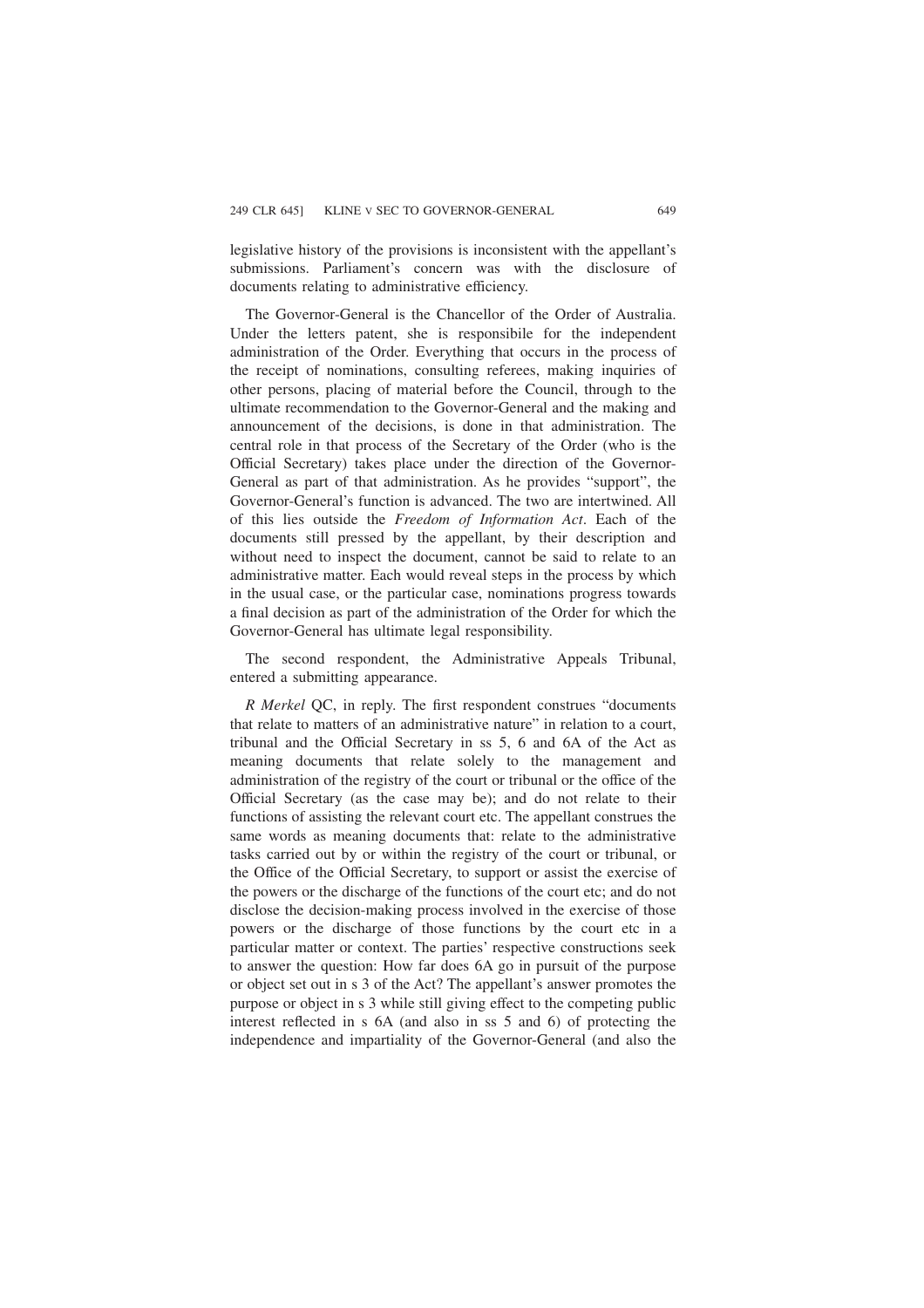courts, prescribed tribunals and their members). By contrast, the first respondent's answer gives less effect to the purpose or object in s 3, without providing any greater protection to the competing public interest. If the Governor-General's functions are wholly outside the objects of the Act there is no basis for including the Official Secretary within its operation in the light of the proximity between the Official Secretary and the Governor-General identified in the first respondent's contentions.

*Cur adv vult*

## 6 December 2013

The following written judgments were delivered: ––

- FRENCH CJ, CRENNAN, KIEFEL AND BELL JJ. The appellant, Ms Kline, made a request under s 15 of the *Freedom of Information Act 1982* (Cth) (the FOI Act) for access to certain categories of documents held by the first respondent, the Official Secretary to the Governor-General of the Commonwealth of Australia (the Official Secretary). The second respondent, the Administrative Appeals Tribunal (the Tribunal), filed an appearance submitting to any order the Court may make save as to costs.
- The documents in the request related to the Australian system of honours, the Order of Australia. They included two nomination forms for the making of an award and correspondence in relation to those nominations, criteria for making awards, working manuals, policy guidelines, and documents relating to review processes. Subsequently, the appellant expanded her request to include an additional category of documents, being "all file notes from the Secretariat" contained in the nominations, which she made in 2007 and 2009.
	- The decision of the Official Secretary (12), an "agency" subject to the operation of the FOI Act (13), was conveyed in writing. In that communication it was stated that some of the documents requested by the appellant did not exist. In relation to the balance, it was said that "no documents relating to matters of an administrative nature" had been identified, being the only class of documents of the Official Secretary which are subject to obligations under the FOI Act (14). The letter also stated that the appellant would be provided with one copy of each of the two nominations she had made, but as those documents did not relate to matters of an administrative nature, they were not subject to the FOI Act.
		- (12) Authorised under s 23 of the FOI Act.
		- (13) FOI Act, s 4(1).
		- (14) See FOI Act, s 6A(1).

1

 $\mathcal{D}$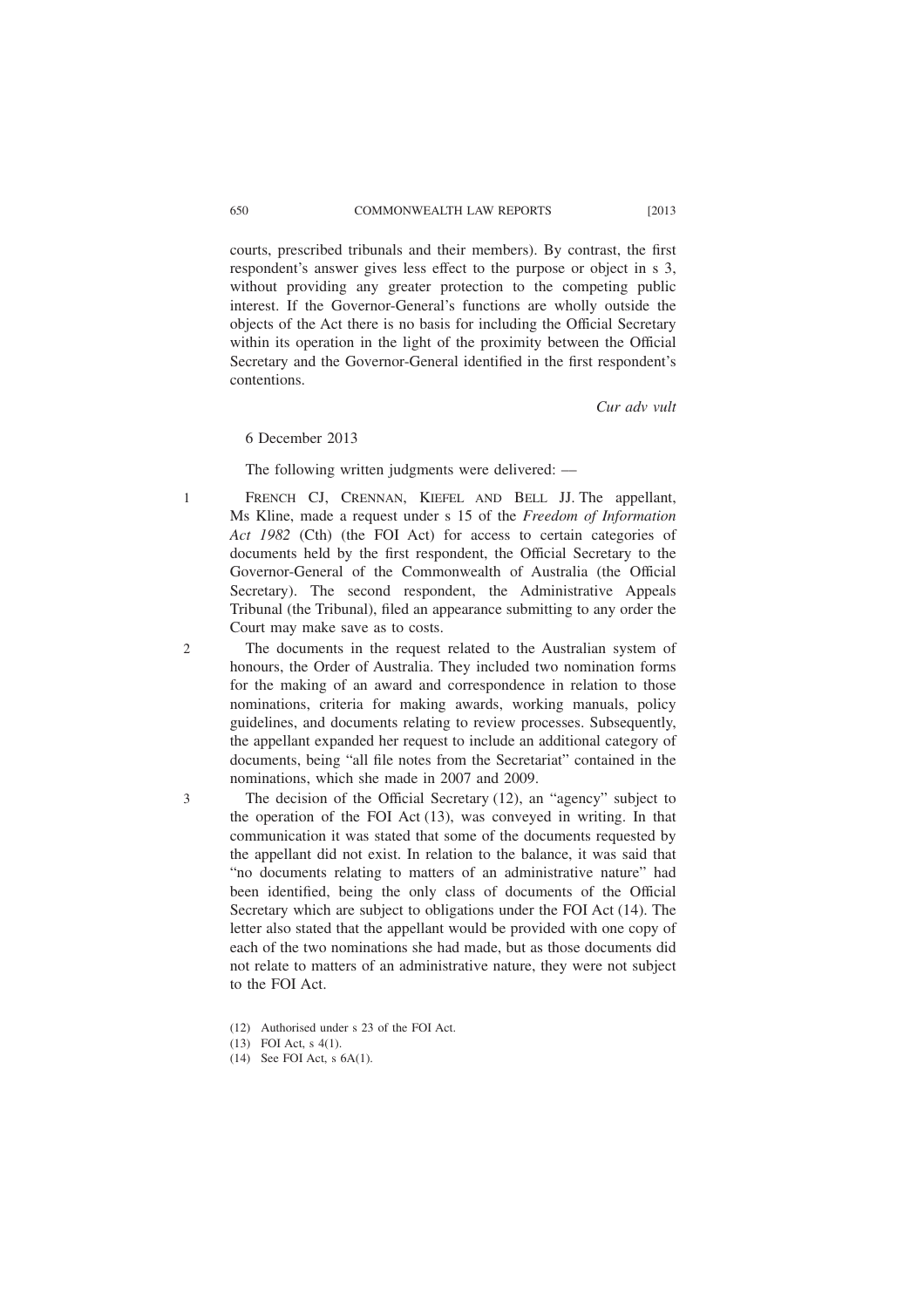On review, under s 55K of the FOI Act, the Australian Information Commissioner (the Commissioner) affirmed the Official Secretary's decision to refuse the appellant access to the documents she had requested. The appellant then appealed to the Tribunal, which affirmed the Official Secretary's decision (15). On an appeal on a question of law (16), the Full Court of the Federal Court of Australia (17) upheld the Tribunal's decision (18).

## *This appeal*

5

6

7

4

A panel granted special leave to appeal limited to the following grounds:

"That the Federal Court erred:

(a) in holding that the *Freedom of Information Act 1982* (Cth) (the FOI Act) did not apply to the [appellant's] requests for access to documents made on 26 and 30 January 2011 by reason of s 6A of that Act;

(b) in holding that any document that 'relates to [a] substantive power or function' of the Governor General is not a document that 'relates to matters of an administrative nature' within the meaning of s 6A, and is thereby excluded from the coverage of the Act; or (c) in characterizing each document the subject of the requests as a document that 'relates to [a] substantive power or function' of the Governor General."

The grounds show that the disposition of this appeal depends on the proper construction of s 6A of the FOI Act, set out below.

*The Order of Australia*

The Order of Australia was established by Letters Patent dated 14 February 1975, in which it was recited: "it is desirable that there be established an Australian society of honour for the purpose of according recognition to Australian citizens and other persons for achievement or for meritorious service." Accordingly, the Letters Patent established "a society of honour to be known as the 'Order of Australia'". The Constitution of the Order of Australia (19) (the Constitution), as amended, provides that the Governor-General shall be the Chancellor of the Order and the Principal Companion in the General Division (20), taking precedence, after the Sovereign, over all

<sup>(15)</sup> *Kline v Offıcial Secretary to the Governor-General* (2012) 127 ALD 639.

<sup>(16)</sup> Under s 44(1) of the *Administrative Appeals Tribunal Act 1975* (Cth).

<sup>(17)</sup> Sitting pursuant to the *Administrative Appeals Tribunal Act 1975* (Cth), s 44(3)(b).

<sup>(18)</sup> *Kline v Offıcial Secretary to the Governor-General* (2012) 208 FCR 89.

<sup>(19)</sup> Schedule to the Letters Patent.

<sup>(20)</sup> The Constitution, s 2(1).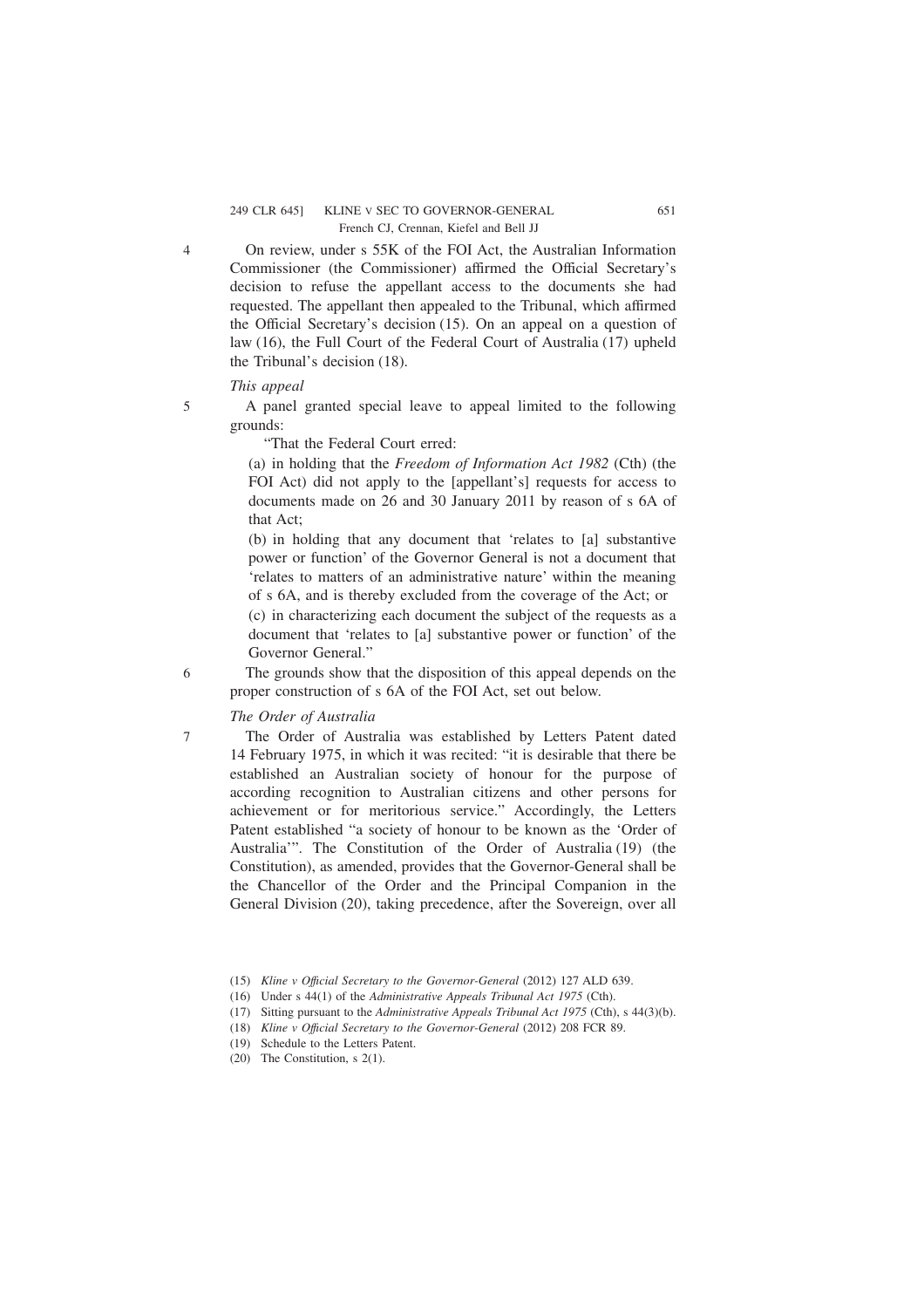other members of the Order (21). The Governor-General "is charged with the administration of the Order" (22), a reference to the Governor-General's overall responsibility in respect of the Order. The Order has a General Division, which is relevant to these proceedings, and a Military Division (23).

8

 $\Omega$ 

The Constitution also provides for an independent Council for the Order consisting of nineteen members (24) and for the receipt of nominations from individuals or groups in the Australian community by the Secretary of the Order (25), described as appointed by the Governor-General (26). The Council is empowered to consider nominations to the General Division (27), make recommendations to the Governor-General in relation to those nominations, and advise the Governor-General on such matters concerning the Order as the Governor-General may refer to the Council for its consideration (28). It was not contested that research and inquiry carried out in the Office of the Official Secretary formed the basis of the Council's consideration of any nomination. Apart from receiving nominations, the functions of the Secretary of the Order also include maintaining the records of the Order and the Council and performing such other functions in respect of the Order as directed by the Governor-General (29). By convention and practice, the Official Secretary is the Secretary of the Order.

The procedure in respect of a nomination for an appointment or award in the Order of Australia was summarised by the Full Court (30) and does not need to be repeated here, save to note that the nomination forms contain criteria and state that all nominations are "strictly confidential". Appointments to the Order and awards of the Medal of the Order are made "with the approval of The Sovereign, by Instrument signed by the Governor-General and sealed with the Seal of the Order" (31). The features of the Order described above ensure that the grant of honours in the General Division is rendered independent of government and politics.

- (21) The Constitution, s 2A(1).
- (22) The Constitution, s 3.
- (23) The Constitution, s 1(1).
- (24) The Constitution, s 4.
- (25) The Constitution, s 19.
- (26) The Constitution, s 6(1).
- (27) Appointments to the Order and awards of the Medal of the Order in the Military Division are made by the Governor-General on the recommendation of the Minister for Defence.
- (28) The Constitution, s 5.
- (29) The Constitution, s 6(2).
- (30) *Kline v Offıcial Secretary to the Governor-General* (2012) 208 FCR 89 at 92 [11].
- (31) The Constitution, s 9.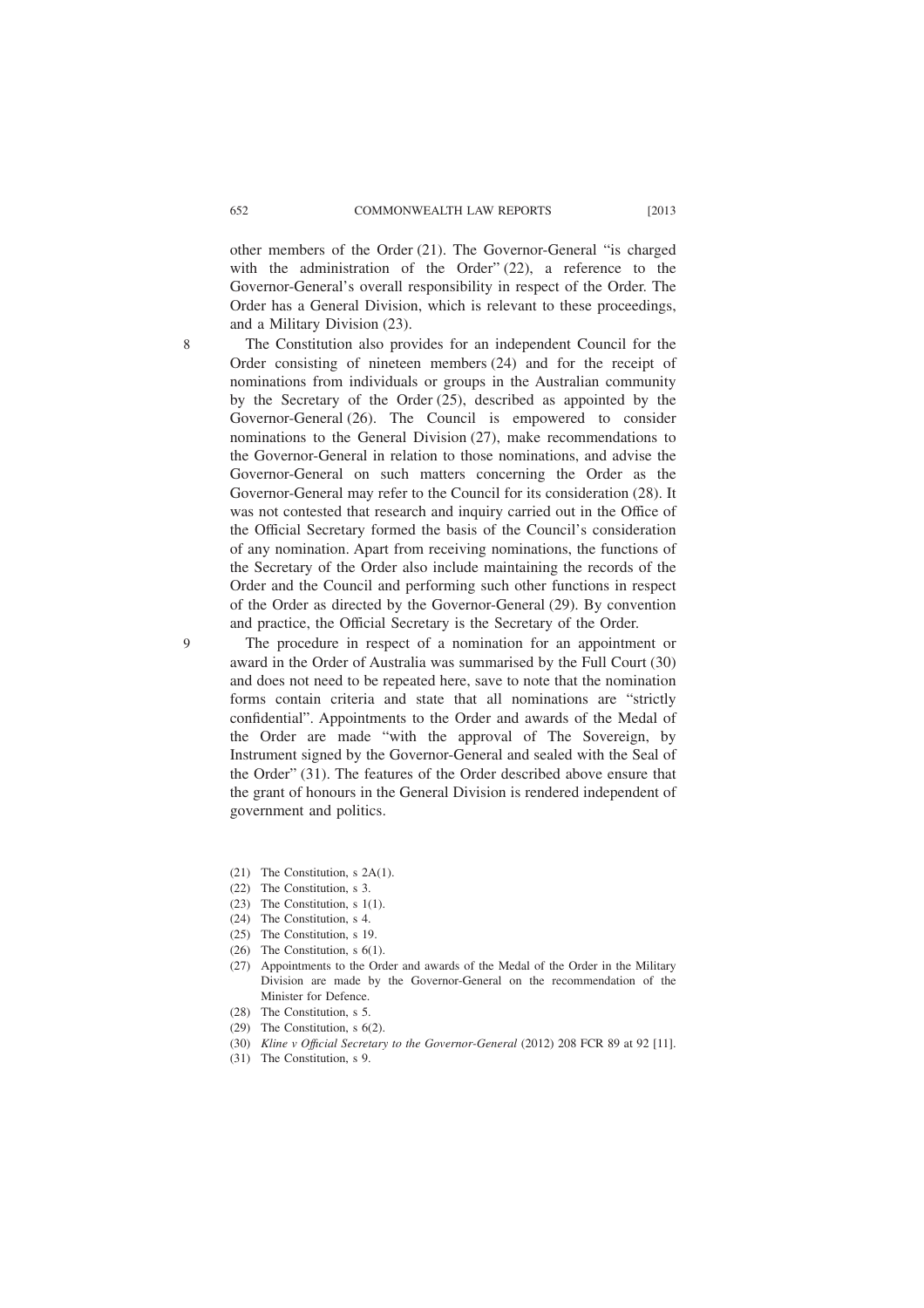#### 249 CLR 645] KLINE V SEC TO GOVERNOR-GENERAL 653 French CJ, Crennan, Kiefel and Bell JJ

# *Relevant legislative provisions*

10

11

This appeal concerns the proper construction of s 6A of the FOI Act. In particular, it concerns the meaning of the phrase "unless the document relates to matters of an administrative nature" in s  $6A(1)$ , which identifies the only documents of the Official Secretary which are subject to the operation of the FOI Act. Before turning to the text of s 6A and the statutory scheme of which it is a part, it is convenient to say something more about the Governor-General and the statutory functions of the Official Secretary.

## *The Governor-General*

Section 61 in Ch II of the *Australian Constitution* vests the executive power of the Commonwealth in the Queen and provides that such power is exercisable by her representative in Australia, the Governor-General. The grant of honours, once regarded as part of the prerogative of the Crown (32), is now encompassed in the executive power conferred by s 61 (33). These proceedings are not concerned with any of the many powers or functions of the Governor-General which involve acting on the advice of the Executive Council (34). Whilst it is accurate to describe the role of the Governor-General as having evolved since Federation (35), Governors-General have exercised a range of constitutional (36), statutory, ceremonial and community responsibilities. The Governor-General's role in respect of the Order reflects ceremonial and community responsibilities, as well as the Governor-General's constitutional position as the representative of the Sovereign in Australia.

12

Sections 6-19 of the *Governor-General Act 1974* (Cth) make provision for the office and functions of the Official Secretary. Relevantly, s 6 provides:

"(1) There shall be an Official Secretary, who shall be appointed by the Governor-General.

- (32) *R (Bancoult) v Secretary of State for Foreign and Commonwealth Affairs [No 2]* [2008] OB 365 at 398-399 [44]-[46].
- (33) *Cadia Holdings Pty Ltd v New South Wales* (2010) 242 CLR 195 at 226 [86]; *Williams v The Commonwealth* (2012) 248 CLR 156 at 185 [24] per French CJ; at 227-228 [123] per Gummow and Bell JJ; at 370 [582] per Kiefel J.
- (34) As to which see *R v Toohey; Ex parte Northern Land Council* (1981) 151 CLR 170 at 219 per Mason J; see also *FAI Insurances Ltd v Winneke* (1982) 151 CLR 342.
- (35) Winterton, "The Evolving Role of the Australian Governor-General", in Groves (ed), *Law and Government in Australia* (2005), p 44; Boyce, *The Queen's Other Realms* (2008), pp 119-121, 124-138.
- (36) *Constitution*, ss 5, 32, 57, 58, 60, 61, 64, 70, 72, 103, 128.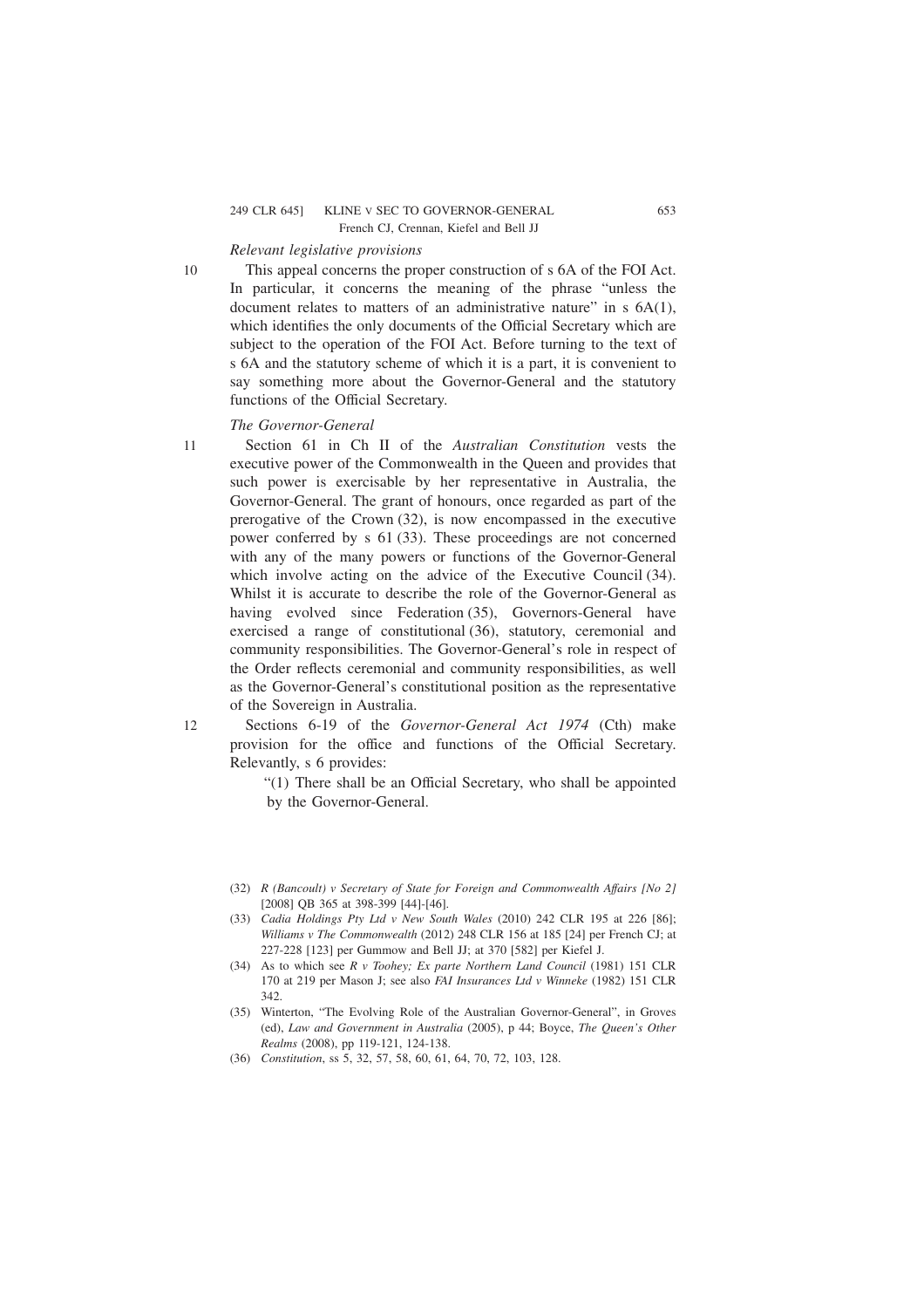(2) The Official Secretary, together with the staff employed under section 13, constitute the Office of Official Secretary to the Governor-General.

13

(3) The function of the Office is to assist the Governor-General." Section 13 provides that the Official Secretary may employ a person as "a member of the Governor-General's staff". Section 6A(2) of the FOI Act provides that a document in the possession of a person so employed, by reason of that person's employment, is taken to be in the possession of the Official Secretary for the purposes of the FOI Act. The Official Secretary determines the remuneration of staff (37) and may terminate the employment of a member of staff (38). The Official Secretary is required to prepare and furnish an annual report on the performance of the functions and duties of the Official Secretary, which is ultimately laid before both Houses of Parliament (39). The Official Secretary also has statutory responsibilities under the *Financial Management and Accountability Act 1997* (Cth). The evidence showed that the Governor-General is assisted and supported by the Office of the Official Secretary in two ways. First, the Office assists and supports the Governor-General in respect of all aspects of the Governor-General's role, which includes assisting and supporting the Governor-General's discharge of substantive powers and functions in respect of the Order. Secondly, the Governor-General is assisted and supported by the management and administration of office resources, such as financial and human resources and information technology. The distinction between the two forms of support will need to be borne in mind when approaching the task of construing s 6A(1).

# *The FOI Act*

14

The general objects of the FOI Act are to give the Australian community access to information held by the Commonwealth Government, thereby "promoting better-informed decision-making" and permitting "increasing scrutiny" of the Government's activities (40). Those objects are to be achieved by requiring "agencies" which are subject to the operation of the FOI Act (41) to "publish ... information" and to "provid[e] … access to documents" (42). The powers and functions given by the FOI Act to achieve its objects are to

- (39) *Governor-General Act 1974* (Cth), s 19.
- (40) FOI Act, s 3(2). (41) FOI Act, ss 4, 7.
- (42) FOI Act, s 3(1).

<sup>(37)</sup> *Governor-General Act 1974* (Cth), s 14.

<sup>(38)</sup> *Governor-General Act 1974* (Cth), s 15(1).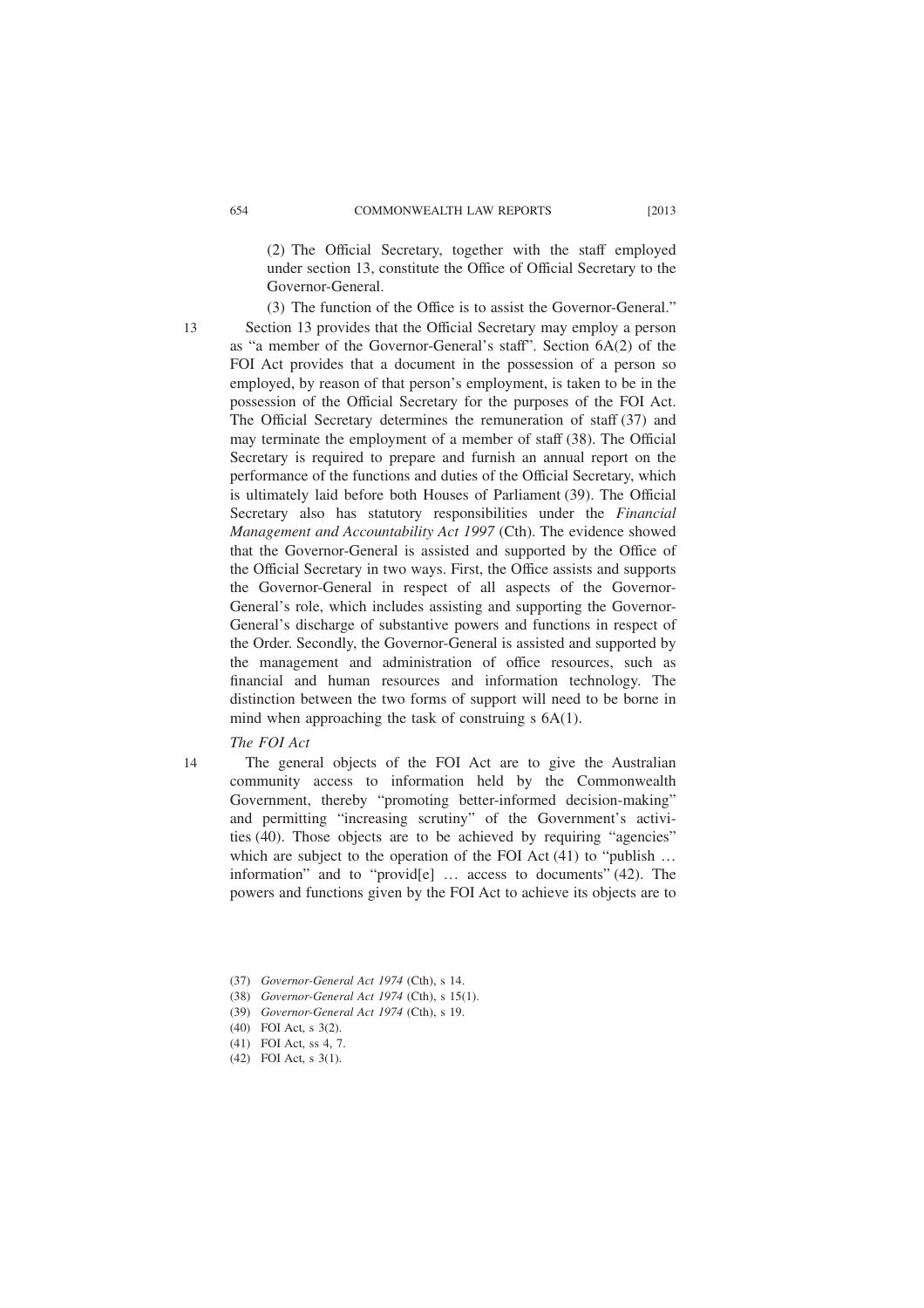be performed and exercised, as far as possible, promptly and at the lowest reasonable cost (43).

Relevantly, "agency" is defined to include "a Department" or "a prescribed authority", which latter term is defined, in turn, to include the person holding, or performing the duties of, an office established by an enactment (44). Whilst neither the Governor-General, the Council for the Order, nor the Office of the Official Secretary is "a prescribed authority", the Official Secretary is (45), and is therefore an "agency" for the purposes of the FOI Act. 15

The statutory obligations to give access to certain documents (46) and to publish certain information (47) are then qualified by specified exemptions. Relevantly, courts, specified tribunals and the Official Secretary are excluded from the statutory obligation to grant access to a document "unless the document relates to matters of an administrative nature" (48). In addition, a document of a Minister that is not an "official document of a Minister" is exempt from the operation of the FOI Act (49).

Division 2 of Pt II of the FOI Act (50) identifies information which agencies must publish, which includes "operational information" (51), about which more will be said later. Part III (52) governs the access which must be given to documents. Relevantly, s 11 provides that a person has a legally enforceable right to obtain access to a document of an agency, other than an exempt document. A person seeking access to a document must make a "request" (53), which may be refused if the document cannot be found or does not exist (54) or if the work involved in processing the request would substantially and unreasonably direct the resources of the agency from its other operations (55). Division 2 of Pt IV (56) provides for a diverse group of exemptions from the obligations imposed by the FOI Act. Relevantly included as 17

(43) FOI Act, s 3(4).

16

(44) FOI Act, s 4(1).

(45) FOI Act, s 4(1), para (c) of the definition of "prescribed authority".

(46) FOI Act, ss 11, 11A(3).

(47) FOI Act, s 7A.

(48) FOI Act, ss 5, 6, 6A(1).

(49) FOI Act, s 4(1), definition of "official document of a Minister" and s 11(1)(b).

(50) FOI Act, ss 8-8E.

(51) FOI Act, ss 7A, 8A.

(52) FOI Act, ss 11-31.

(53) FOI Act, ss 11A, 15, 16, 17.

(54) FOI Act, s 24A.

(55) FOI Act, ss 24, 24AA, 24AB.

(56) FOI Act, ss 33-47A.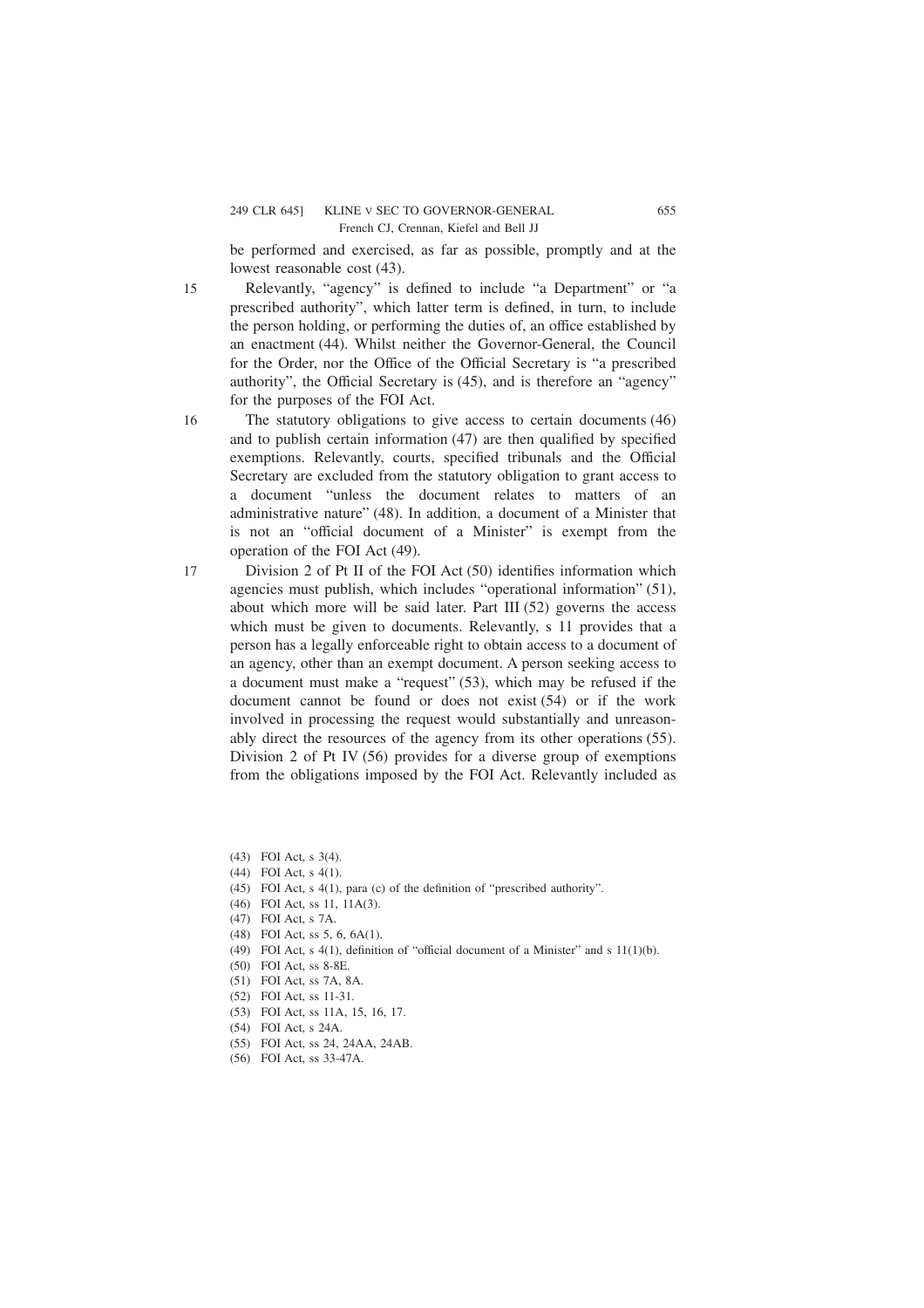exempt are "[d]ocuments containing material obtained in confidence" (57). Division 3 of Pt IV (58) contains a scheme of conditional exemptions, including documents disclosing "deliberative matter" (59), where there is a public interest to be served by non-disclosure.

The crucial provision for the purposes of these proceedings is s 6A (60), which provides:

"(1) This Act does not apply to any request for access to a document of the Official Secretary to the Governor-General *unless the document relates to matters of an administrative nature*.

(2) For the purposes of this Act, a document in the possession of a person employed under section 13 of the *Governor-General Act 1974* that is in his or her possession by reason of his or her employment under that section shall be taken to be in the possession of the Official Secretary to the Governor-General."

(Emphasis added.)

It should be noted that the drafting technique emphasised above is used elsewhere in the FOI Act. Sections 5 and 6 deem a federal court  $(61)$  or a specified tribunal, authority or body  $(62)$  to be a "prescribed authority". However, the FOI Act does not apply to any request for access to a document of either a court or a specified tribunal, authority or body "unless the document relates to matters of an administrative nature".

It can also be noted that Sch 1 to the FOI Act, entitled "Courts and tribunals exempt in respect of non-administrative matters", exempts three entities from the operation of the Act. Pursuant to s 7, Pt I of Sch 2 lists agencies which are also exempt, and Pt II of Sch 2 lists agencies which are exempt from granting a right of access to particular documents.

## *The decision of the Tribunal*

The Tribunal affirmed the decision of the Official Secretary to refuse the appellant access to documents which were the subject of her request. In accordance with an agreement reached between the parties, the Tribunal did not scrutinise the requested documents in detail. The Tribunal noted that if any categories of documents to which the appellant had requested access did not fall within the exception in s 6A(1), it would be necessary to consider at a further hearing whether

- (58) FOI Act, ss 47B-47J.
- (59) FOI Act, s 47C.
- (60) Introduced in 1984 by the *Public Service Reform Act 1984* (Cth), s 154.
- (61) See, eg, *Constitution*, s 71 and *Federal Court of Australia Act 1976* (Cth), s 5.
- (62) Encompassed by *Constitution*, Ch II.

18

20

21

<sup>(57)</sup> FOI Act, s 45.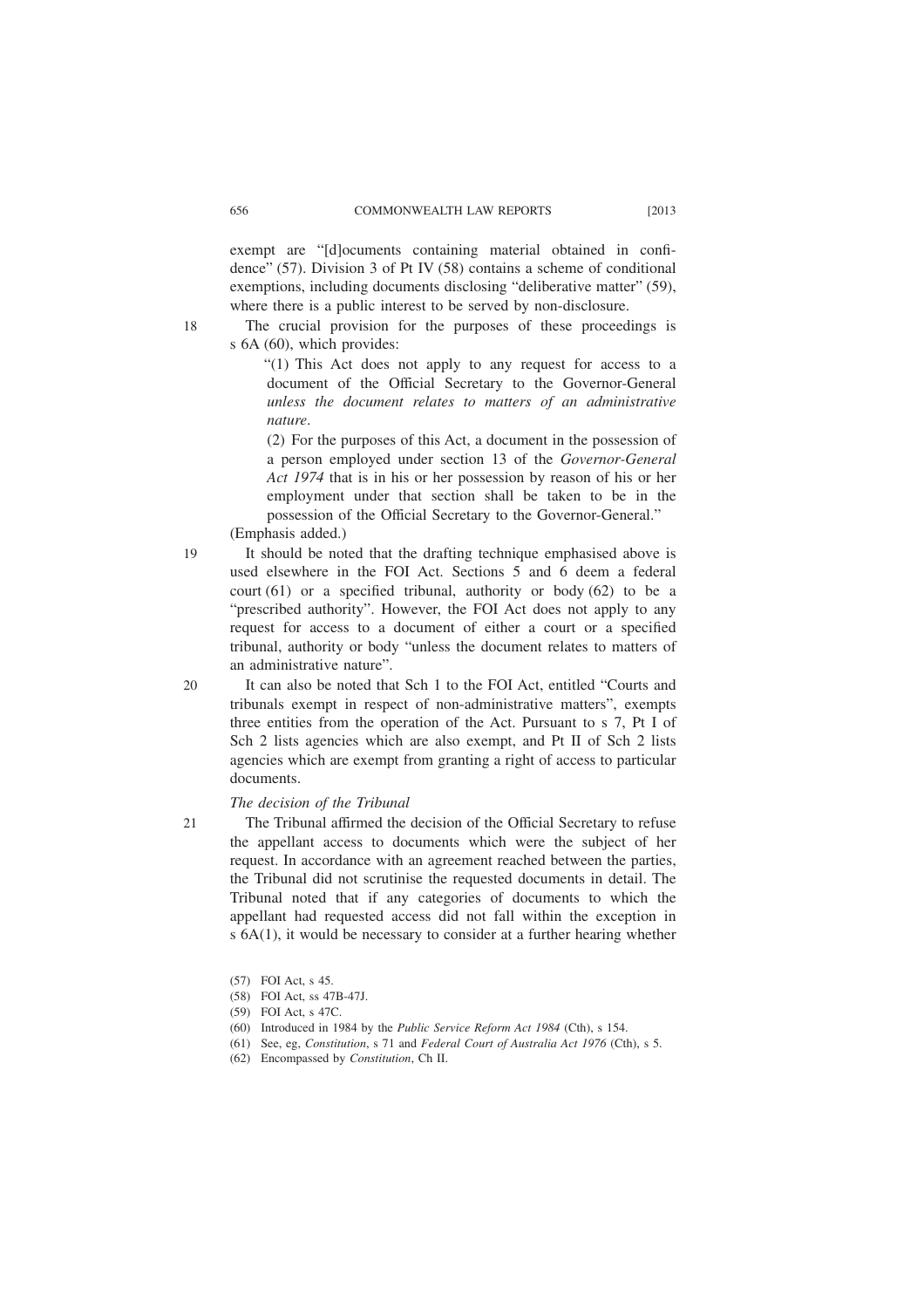#### 249 CLR 645] KLINE V SEC TO GOVERNOR-GENERAL 657 French CJ, Crennan, Kiefel and Bell JJ

such documents were exempt from disclosure by reference to some other provision of the FOI Act. The Tribunal found that the Official Secretary held some documents which fell within the categories the appellant had requested.

The Tribunal considered that documents generated in connection with the conferral of honours in the Order related to substantive functions of the Governor-General. Accordingly, as the documents requested "squarely relate[d] to the operation of the system of honours" (63), the Tribunal considered that none of the documents, or categories of documents, related to "matters of an administrative nature" within the meaning of s 6A(1) of the FOI Act. The Tribunal affirmed the decision under review.

## *The decision of the Full Court*

- The Full Court held that the relevant distinction drawn by s 6A(1) of the FOI Act, between "matters of an administrative nature" and matters which were not of such a nature, reflected a distinction between the substantive powers and functions of the Governor-General and the "apparatus" for the exercise of those powers or functions, which was merely supportive (64). The Full Court considered that the terms of the appellant's request for documents referred to a substantive power or function, namely the administration of the Order of Australia. In particular, that substantive power or function involved nominations for appointments and awards, and consideration of those nominations, which culminated in a decision of whether or not to appoint or award a particular person. It followed that the appellant's request sought access to documents relating to that substantive power, which were excluded from disclosure under s 6A(1) of the FOI Act.
- In reviewing the Tribunal's decision and dismissing the appeal before it, the Full Court found that it was sufficient for the Tribunal to determine whether the categories of documents identified in the appellant's request were documents relating to "matters of an administrative nature". It was not necessary, in the Full Court's view, for the Tribunal to examine each document individually as "the character of the documents was apparent from the terms of the request" (65).

#### *Submissions*

25

24

22

 $23$ 

On behalf of the appellant it was contended that the question before the Tribunal was whether the appellant's request for access to

<sup>(63)</sup> *Kline v Offıcial Secretary to the Governor-General* (2012) 127 ALD 639 at 644-645 [24].

<sup>(64)</sup> *Kline v Offıcial Secretary to the Governor-General* (2012) 208 FCR 89 at 95 [21].

<sup>(65)</sup> *Kline v Offıcial Secretary to the Governor-General* (2012) 208 FCR 89 at 97 [29].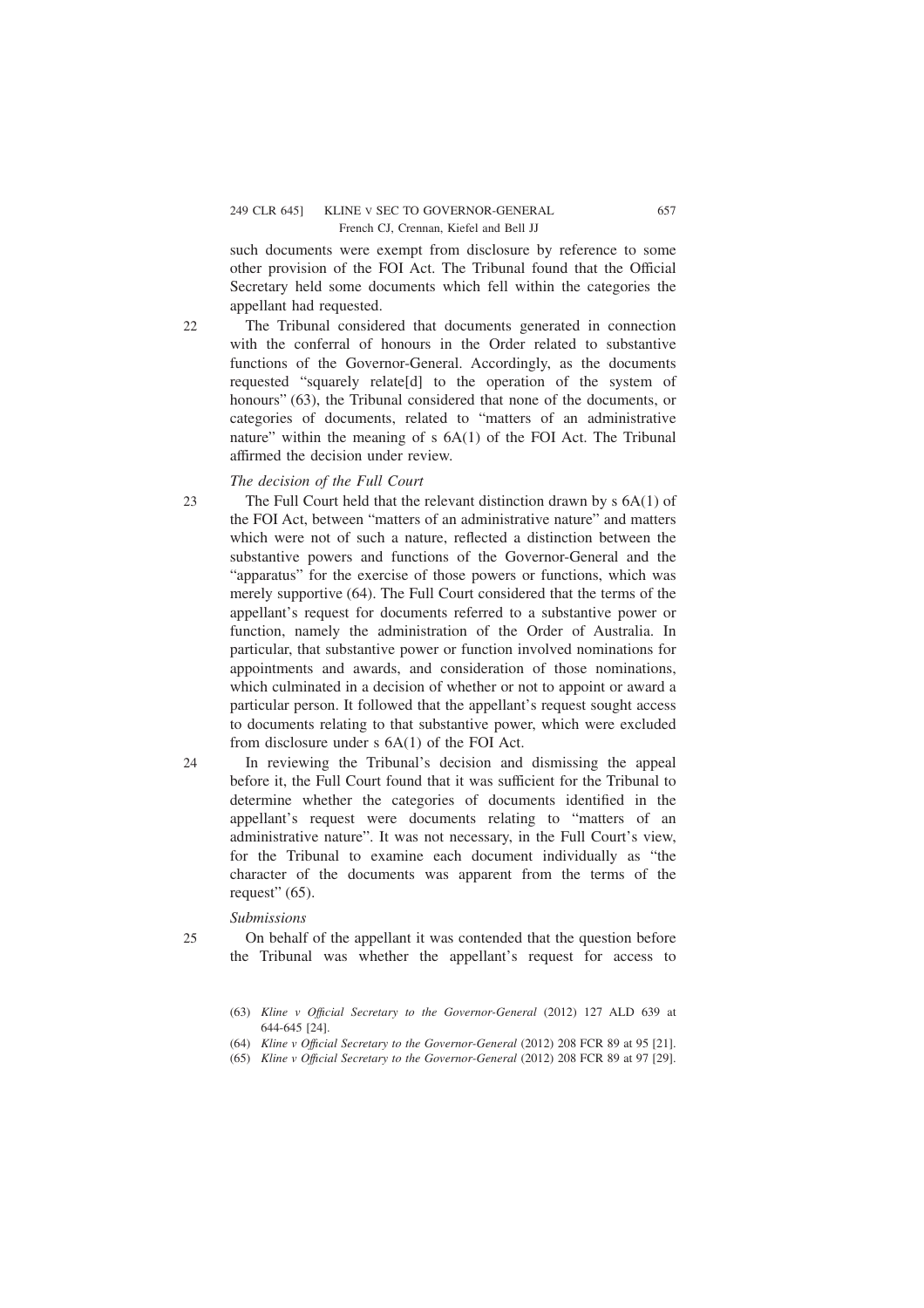#### 658 COMMONWEALTH LAW REPORTS [2013

documents of the Official Secretary was *capable* of covering documents which related to matters of an administrative nature. If the appellant succeeded on that issue, the exclusion from the operation of the FOI Act, contained in s 6A(1), would not apply to the documents. The matter should then be remitted to the Tribunal to consider whether any (or any part) of some 400 documents (comprising about 1,500 pages), which were covered by the appellant's request, were excluded from disclosure by virtue of some provision of the FOI Act other than s 6A(1), such as provisions exempting confidential documents from disclosure. In oral argument, it was further submitted that such inspection might also show that the documents requested did indeed fall within the exclusion provided by  $s$  6A(1), because they disclosed some aspect of the decision-making processes relevant to the Order.

- Appealing to text, context and legislative history, it was contended for the appellant that the exception in s 6A(1) should be construed widely, such that the only documents of the Official Secretary excluded from the operation of the FOI Act were documents which disclosed any aspect of the decision-making process in respect of a particular nomination for the Order. A correlative submission was that documents unrelated to that decision-making process "prima facie would be administrative and not disclose anything confidential". The distinction between the two categories was said to identify the boundary between what s 6A(1) excluded and what it included, for the purposes of access to documents under the FOI Act. 26
	- Contextual matters relied upon by the appellant in support of those submissions included the examples given to illustrate the "operational information" required to be published (66), as defined under s 8A (67), and the distinct exemption of agencies such as the Australian Security Intelligence Organisation (ASIO) from the statutory scheme under the FOI Act, compared with the inclusion of the Official Secretary. The underlying purpose and operation of ss 5 and 6 of the FOI Act were said to be analogous to the underlying purpose and operation of s 6A, elucidated, it was submitted, by *Bienstein v Family Court of Australia* (68).
		- Relying on some analogy between functions of the Governor-General and judicial officers, as holders of independent office, the appellant identified the public interest underpinning s 6A(1) as the public interest in the independent and impartial discharge of the

(67) These were an agency's rules, guidelines, practices and precedents relating to "decisions or recommendations affecting members of the public (or any particular person or entity, or class of persons or entities)". See FOI Act, s 8A(1).

27

<sup>(66)</sup> FOI Act, s 8(2)(j).

<sup>(68) (2008) 170</sup> FCR 382.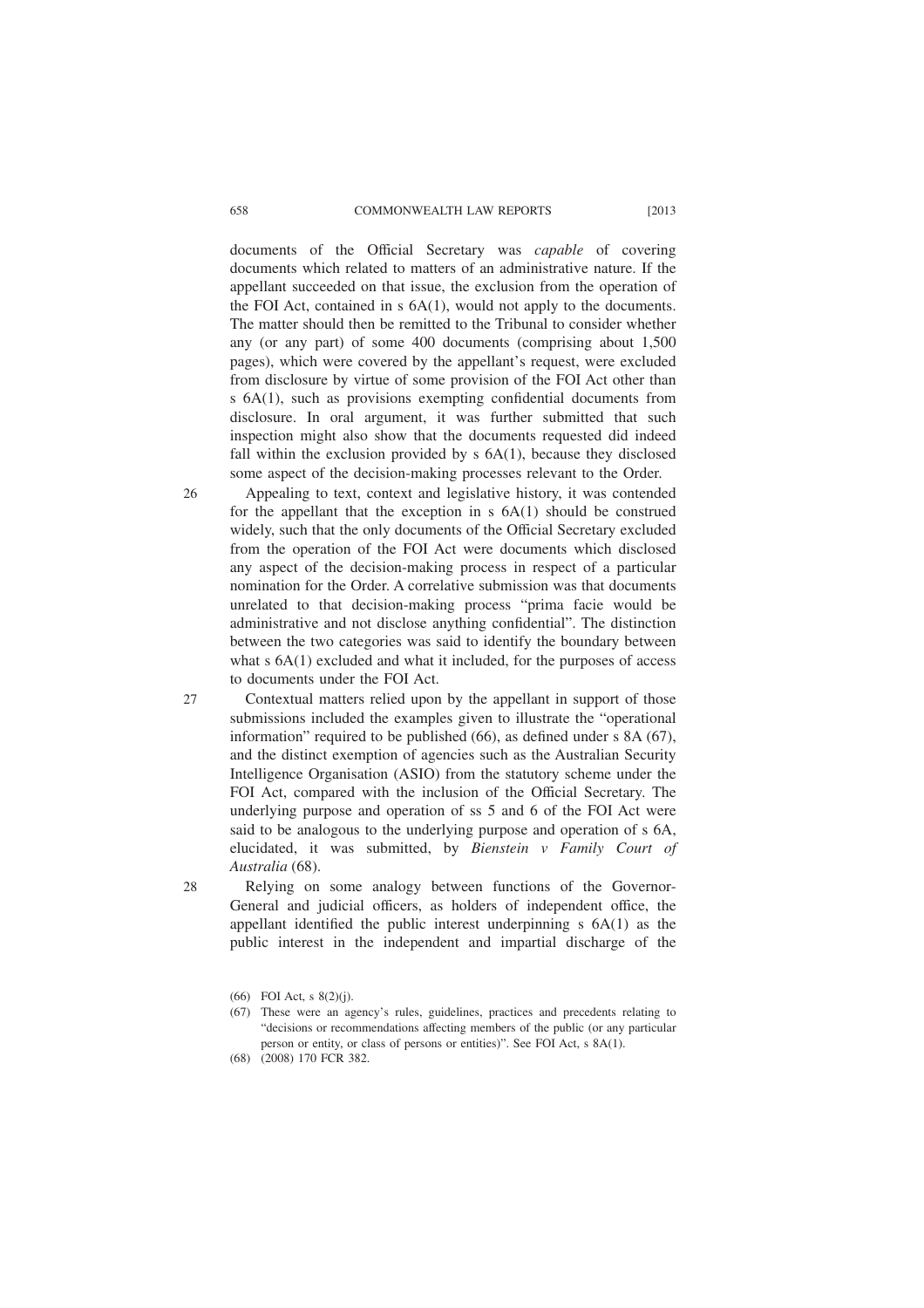#### 249 CLR 645] KLINE V SEC TO GOVERNOR-GENERAL 659 French CJ, Crennan, Kiefel and Bell JJ

substantive powers and functions of the Governor-General, *as decision-maker*, and in this case as decision-maker in respect of the Order. That led to a submission that secrecy or confidentiality in respect of the Governor-General's responsibilities concerning the Order was not the dominant public interest protected by s 6A, because that interest was specifically covered by other provisions in the FOI Act.

 $29$ 

30

32

The competing contention of the first respondent was that the exception in s 6A(1) should be construed narrowly. It was submitted that s 6A(1) operates to oblige the Official Secretary only to give access to documents under the FOI Act which involved the management or administration of the Office. That limited purpose was said to be clear from the text of s 6A(1) and its wider context. The wider context included the circumstance that the Governor-General was excluded from all statutory obligations imposed by the FOI Act, and the Official Secretary was only covered by s 6A to the same limited extent as courts and tribunals were covered by ss 5 and 6. The exception in s 6A(1), so construed, was said to adequately serve the object of "public scrutiny" of the Government's processes and activities identified in the FOI Act (69).

Further, the purposive construction of the exception in s  $6A(1)$ , proffered by the first respondent, was said to be supported by a number of factors: the heterogeneous nature of the Governor-General's substantive powers and functions; the function of the Official Secretary to assist and support the Governor-General in relation to all of those diverse powers and functions; and extrinsic materials containing statements regarding the legislative purpose underpinning ss 5 and 6.

Generally, it was submitted that the appellant was not seeking documents which related to the management or administration of the Office, such as the office resources. Rather, the appellant was seeking documents which would elucidate the failure of her two nominations, whilst eschewing any right to be given access to any documents which disclosed the precise reasons for that failure. 31

#### *"Matters of an administrative nature"*

The task of construing s 6A(1) of the FOI Act is governed by what has been said in this Court recently about the importance of the text of a statute, the meaning and effect of which are not to be displaced by statements in secondary materials (70). A purposive construction of

<sup>(69)</sup> FOI Act, s 3(2).

<sup>(70)</sup> *Northern Territory v Collins* (2008) 235 CLR 619 at 642 [99]; *Alcan (NT) Alumina Pty Ltd v Commissioner of Territory Revenue* (2009) 239 CLR 27 at 47 [47]; *Saeed v Minister for Immigration and Citizenship* (2010) 241 CLR 252 at 265 [33].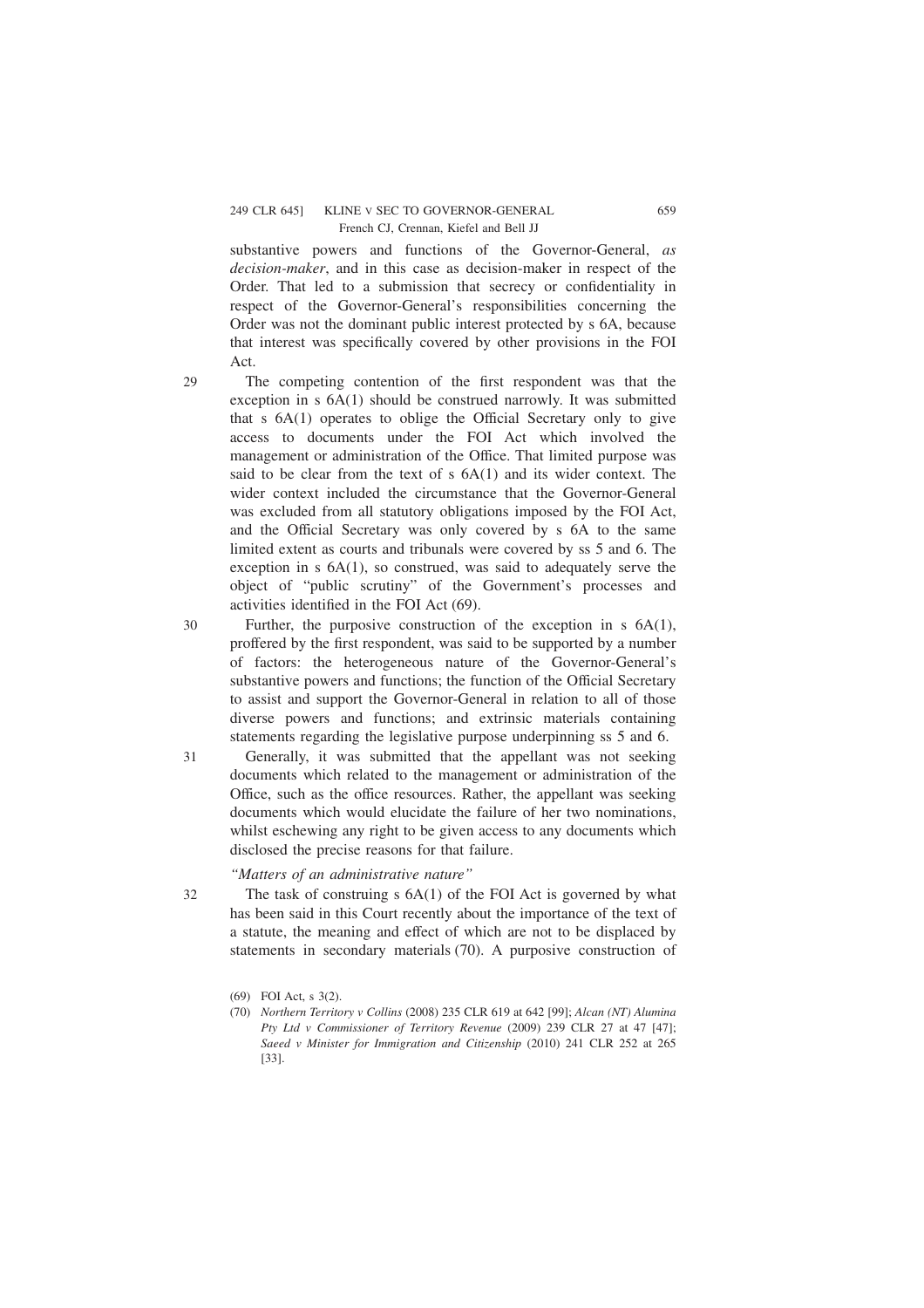s 6A(1) accords with s 15AA of the *Acts Interpretation Act 1901* (Cth). Further, cognate expressions in a statute should be given the same meaning unless the context requires a different result (71).

A preliminary consideration of considerable contextual significance is that the Governor-General is not subject to the operation of the FOI Act. Stating the same point positively, and utilising the nomenclature of the FOI Act, the Governor-General is exempted from the operation of that Act. The Governor-General does not fall within the definition of an "agency" or "prescribed authority" in the FOI Act. The Governor-General is appointed by Letters Patent, pursuant to s 2 of the *Australian Constitution*, and therefore does not hold office in accordance with the provisions of an enactment of the federal Parliament or an Order-in-Council (72). Similarly, the federal Parliament (73) and Justices of the High Court of Australia are not subject to the operation of the FOI Act. Further, holders of federal judicial office and holders of office in specified federal tribunals, authorities and bodies are expressly exempted from the operation of the provisions of the FOI Act (74). In summary, certain individuals, including the Governor-General, who hold independent offices pursuant to the *Australian Constitution* or a federal enactment, requiring the impartial discharge of the powers and functions of such office, are not subject to the operation of the FOI Act.

Thus the processes and activities of government, which are opened to increased public scrutiny by the operation of the FOI Act, do not include those associated with the exercise of the Governor-General's substantive powers and functions, many (even most) of which are exercised in public. Similarly, the FOI Act does not expose to public scrutiny the discharge of the substantive powers and functions of judicial officers or holders of quasi-judicial office to the extent that they have not been discharged in an open court or a public forum. Independence from government and the public is important in relation to the exercise of the various responsibilities of the Governor-General, including, but not limited to, the making of decisions. Furthermore, freedom from interference or scrutiny by members of the public (or other branches of government) is an essential aspect of the making of decisions in relation to the General Division of the Order.

33

<sup>(71)</sup> *Registrar of Titles (WA) v Franzon* (1975) 132 CLR 611 at 618 per Mason J.

<sup>(72)</sup> FOI Act, s 4(1), definition of "prescribed authority".

<sup>(73)</sup> Documents in the possession of a Minister in his or her capacity as a member of Parliament are not subject to the operation of the FOI Act: see FOI Act, s 11(1)(b) and the definition of "official document of a Minister" in s 4(1).

<sup>(74)</sup> FOI Act, ss 5(1)(b), 6(b).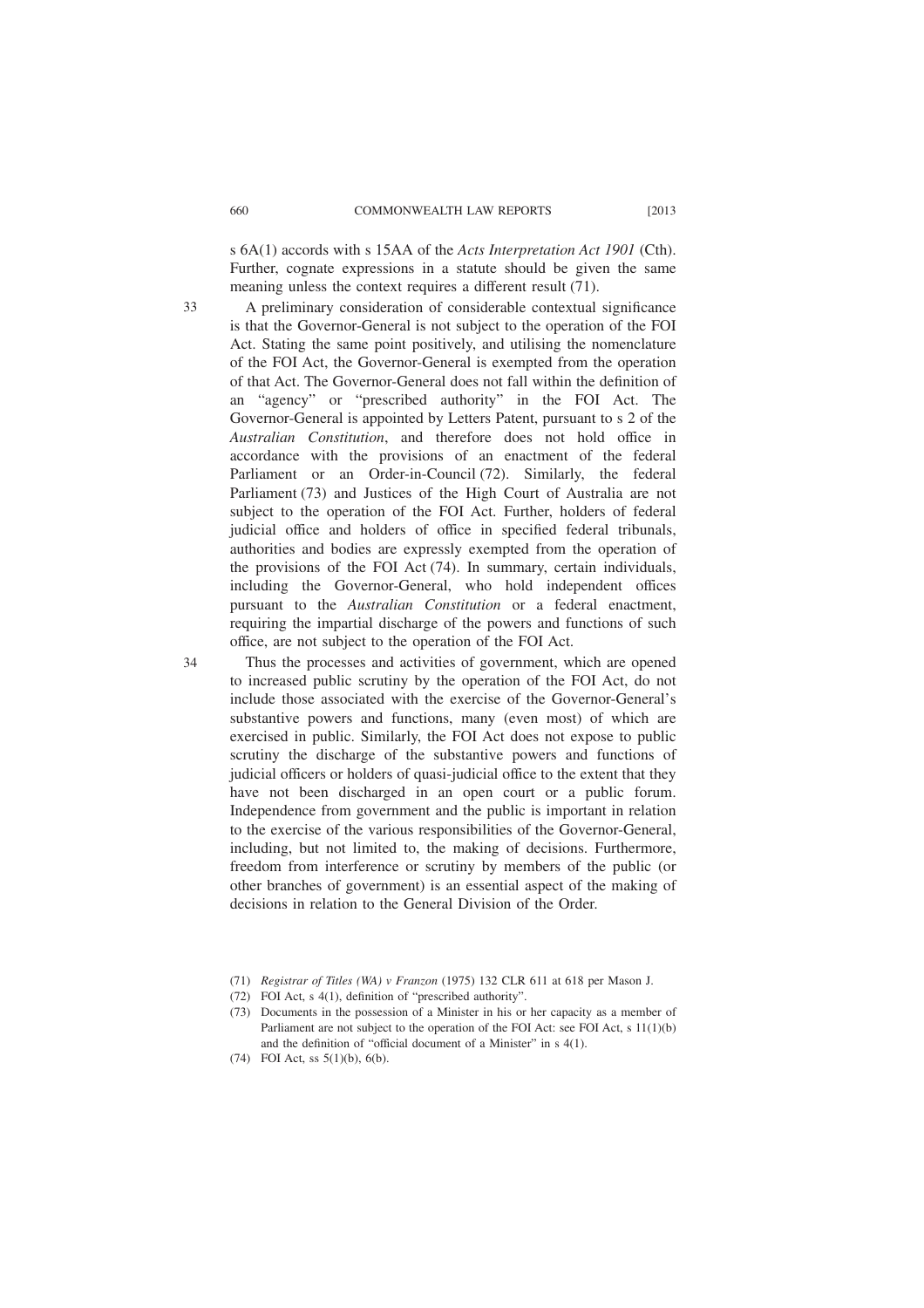#### 249 CLR 645] KLINE V SEC TO GOVERNOR-GENERAL 661 French CJ, Crennan, Kiefel and Bell JJ

The first matter of textual significance is that the Official Secretary is "a prescribed authority" subject to the operation of the FOI Act as a person holding, or performing, the duties of that office under the *Governor-General Act 1974* (Cth).

- The next matter of textual significance is that  $s$  6A(1), and  $ss$  5(1) and 6, reveal a plain intention to constrain the extent to which the FOI Act pursues its purposes and objects against persons (or entities) providing administrative support to individuals who hold independent offices and are not subject to the operation of the FOI Act. The Official Secretary, like courts and other bodies governed by the FOI Act, is only required to grant access to a limited class of documents, characterised by a relationship between the document and subject matter of an "administrative nature". The meaning of that statutory characterisation cannot be determined without some reference to the FOI Act as a whole (75), and the circumstance that the documents to which access must be granted are an exception to the position that the Governor-General is not subject to the operation of the FOI Act.
- The FOI Act does not pursue its objects, as legislative purposes, at any cost (76). The statutory scheme is complex in achieving a balance between the exposure of some government processes and activities to increased public participation and scrutiny, by making information freely available to persons on request, and exempting other government processes and activities from public participation and scrutiny, in order to secure a competing or conflicting public interest in non-disclosure. A clear example is the exemption of ASIO from the operation of the FOI Act. 37
- The Governor-General, in common with judges, takes an oath to undertake his or her functions without fear or favour. However, as mentioned, the position of the Governor-General calls for the exercise of a multiplicity of powers and functions, many (but not all) of which are undertaken in public, and some (but few) of which involve making decisions other than on the advice of a Minister or the Executive Council. 38

The responsibility of the Governor-General for the administration of the Order is a sui generis role involving processes and decision-making triggered by the nomination of a person for an appointment or award. The proper independent discharge of the Governor-General's responsibility for the administration of the Order requires full and frank

35

36

<sup>(75)</sup> *Project Blue Sky Inc v Australian Broadcasting Authority* (1998) 194 CLR 355 at 381 [69].

<sup>(76)</sup> *Carr v Western Australia* (2007) 232 CLR 138 at 143 [5], cited with approval in *Construction Forestry Mining and Energy Union v Mammoet Australia Pty Ltd* (2013) 248 CLR 619 at 632-633 [40]-[41].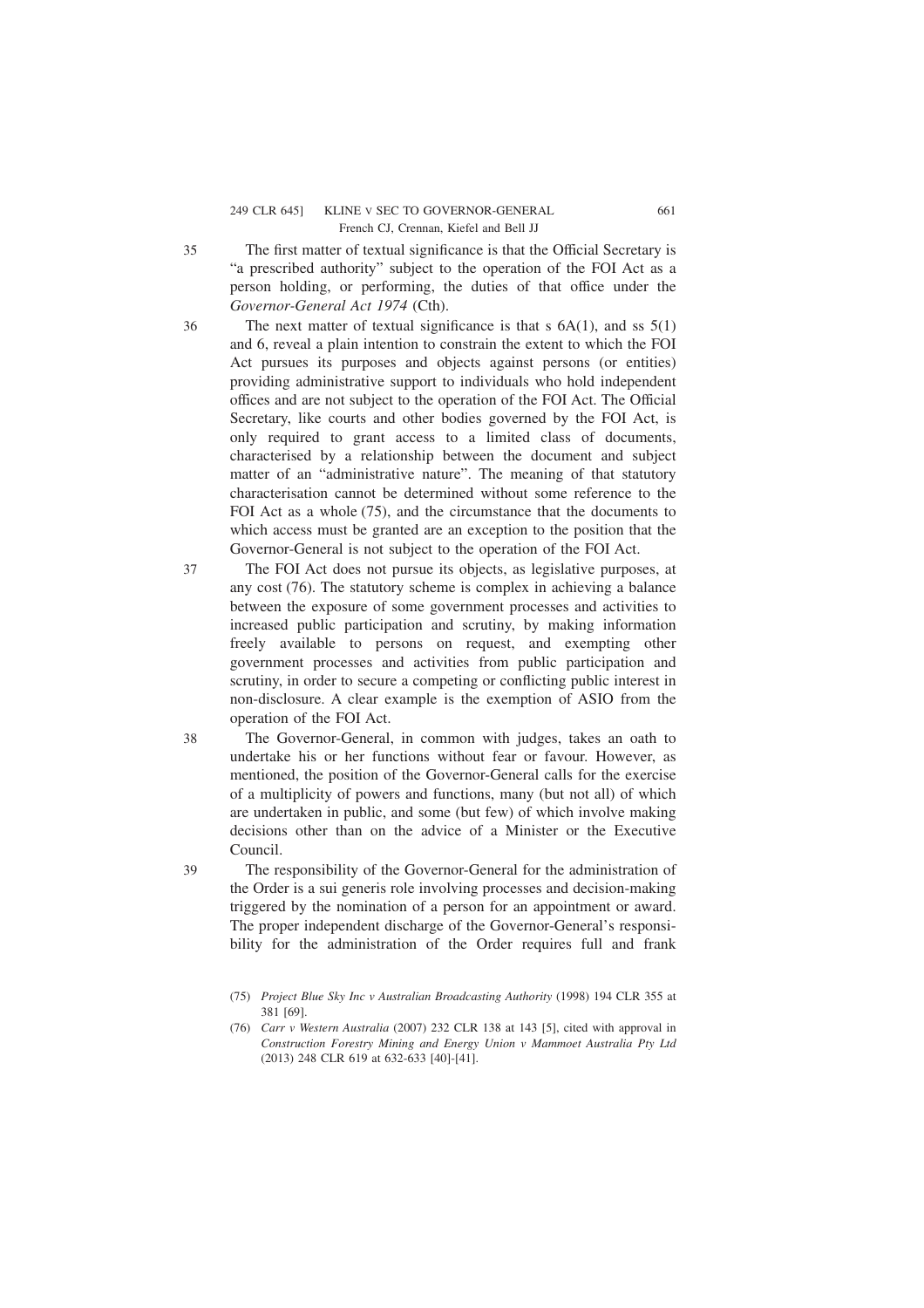assistance to the Governor-General from the Council for the Order. The Council, in turn, requires full and frank assistance from the Office of the Official Secretary. The possibilities of giving offence to failed nominees, defamation, or political controversy in the administration of the General Division of the Order are all avoided by the confidentiality of the selection process, which culminates in public announcement, in due course, of appointments and awards in the Order. The Office supports the Council and the Governor-General in completing the selection process.

However, the task of statutory construction here is not resolved by asking whether any particular document relates to processes and activities "supporting" the role of the Governor-General, because documents answering that description fall within both the exclusion, and the exception, in s 6A(1).

The "non-application" of the FOI Act to requests for access to documents of the Official Secretary, as stated in s 6A(1), inevitably refers to a class of documents relating to matters which are not "of an administrative nature". In conformity with the exclusion of the Governor-General from the operation of the FOI Act, those documents relate to the discharge of the Governor-General's substantive powers and functions. By contrast, the exception of a class of document which relates to "matters of an administrative nature" connotes documents which concern the management and administration of office resources, examples of which were given above (77). This is a common enough connotation of the epithet "administrative" (78). The Full Court apprehended this distinction in s 6A(1) correctly, referring to the latter class of documents as relating to the office "apparatus" which supported the exercise of the Governor-General's substantive powers and functions. 41

The preceding construction of s 6A(1) governs its operation and application in relation to the range of diverse powers and functions of the Governor-General in respect of which the Official Secretary may be called upon to provide assistance and support. The limited construction adopted by the Full Court of the class of documents relating to "matters of an administrative nature" is appropriate because  $s$  6A(1) must apply equally to powers and functions whose exercise is of the greatest sensitivity, requiring high levels of confidentiality, as it must apply to powers and functions of lesser sensitivity. The correctness of the construction of s 6A(1) adopted by the Full Court is illustrated by the specific case of its application in relation to the Order. In that

40

<sup>(77)</sup> See [13].

<sup>(78)</sup> *Burns v Australian National University* (1982) 61 FLR 76 at 83-84; 40 ALR 707 at 713-714.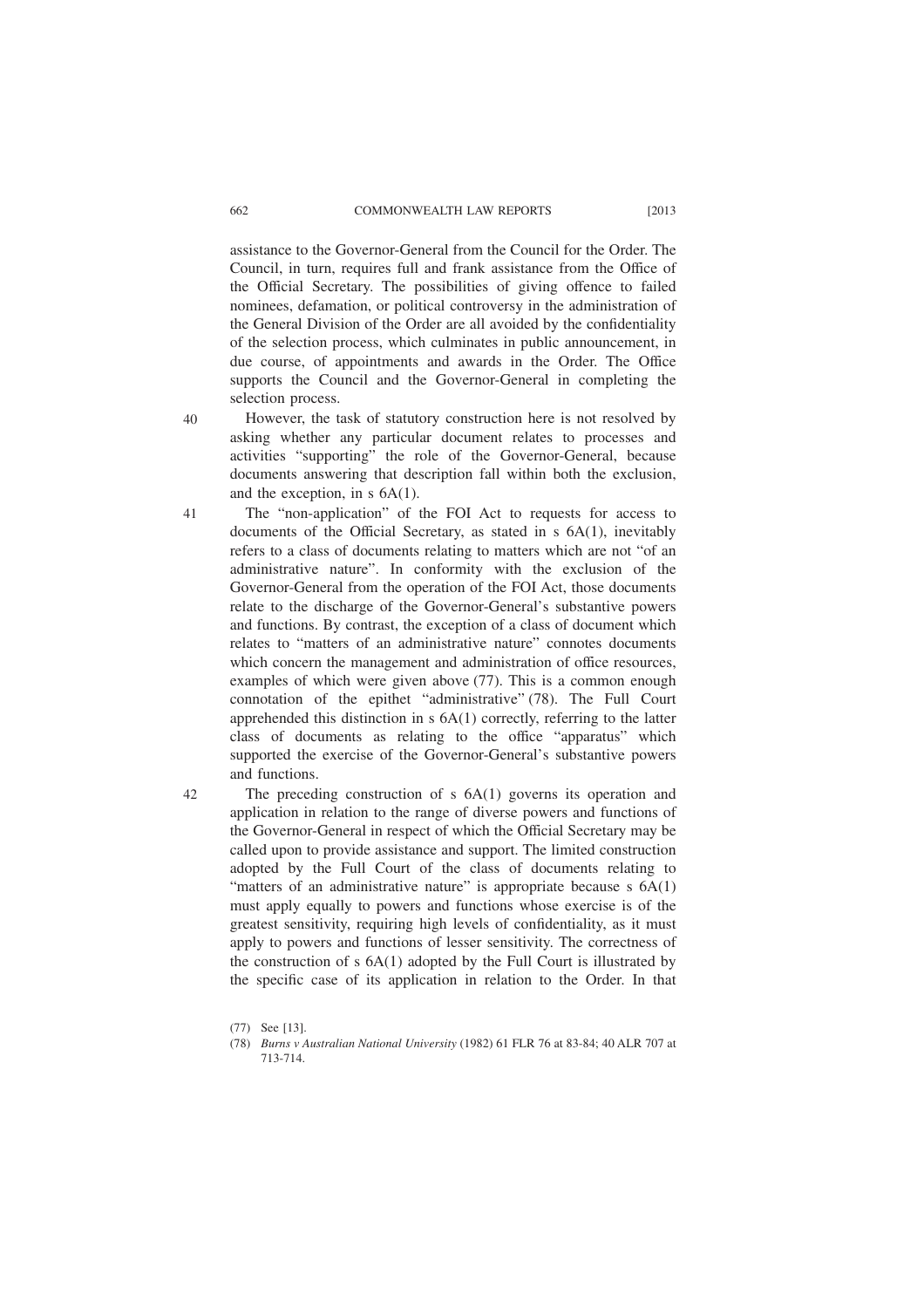## 249 CLR 645] KLINE V SEC TO GOVERNOR-GENERAL 663 French CJ, Crennan, Kiefel and Bell JJ

application it strikes a balance between the public interest in maintaining an Australian system of honours and the public interest in efficient public administration, which is supported by the scrutiny for which the FOI Act provides.

43

44

46

The first public interest or purpose is achieved by the exclusion from disclosure of documents relating to non-administrative matters. In relation to the Order, these must include all unpublished documents associated with the administration (that is, the operation) of the Order, involving, as it does, a confidential selection process in respect of all nominations received within a particular period.

The second public interest and purpose is achieved by exposing to public scrutiny documents of the Official Secretary which fall within the exception. The operation of the exception in relation to the Order must be governed by its general construction in application to that particular case. So applied, the exception can only be read as referring to documents relating to the management and administration of the resources of the Office and is consistent with the general non-application of the FOI Act to requests for access to documents of the Official Secretary.

The analogous exclusion of federal courts and specified tribunals, authorities and bodies from the general operation of the FOI Act, except for documents which relate to matters of an administrative nature, also involves a balance of conflicting public interests. There is a long-recognised public interest in the protection of judicial independence to enable holders of judicial office to exercise authority without fear or favour – judges work in public, are obliged to give reasons, and are subject to appellate review (79). However, not every action undertaken by a judge in the discharge of the substantive powers and functions of adjudication is undertaken in public. For example, revision of an unrevised transcript of proceedings heard in open court may occur in chambers. That task is referable to the exercise of judicial, rather than administrative, powers and functions (80). 45

Similar policy considerations apply in respect of specified tribunals, authorities or bodies. Holders of office in such bodies also exercise authority without fear or favour. Determinations are made in public, but distinct conciliatory functions may depend for their success on confidentiality so as to ensure full and frank private discussions designed to effect the settlement of, for example, an industrial dispute.

<sup>(79)</sup> *Fingleton v The Queen* (2005) 227 CLR 166 at 186 [38]-[39] per Gleeson CJ; *Herijanto v Refugee Review Tribunal* (2000) 74 ALJR 698 at 700-701 [13]-[16]; 170 ALR 379 at 382-383 per Gaudron J.

<sup>(80)</sup> *Loughnan v Altman* (1992) 39 FCR 90.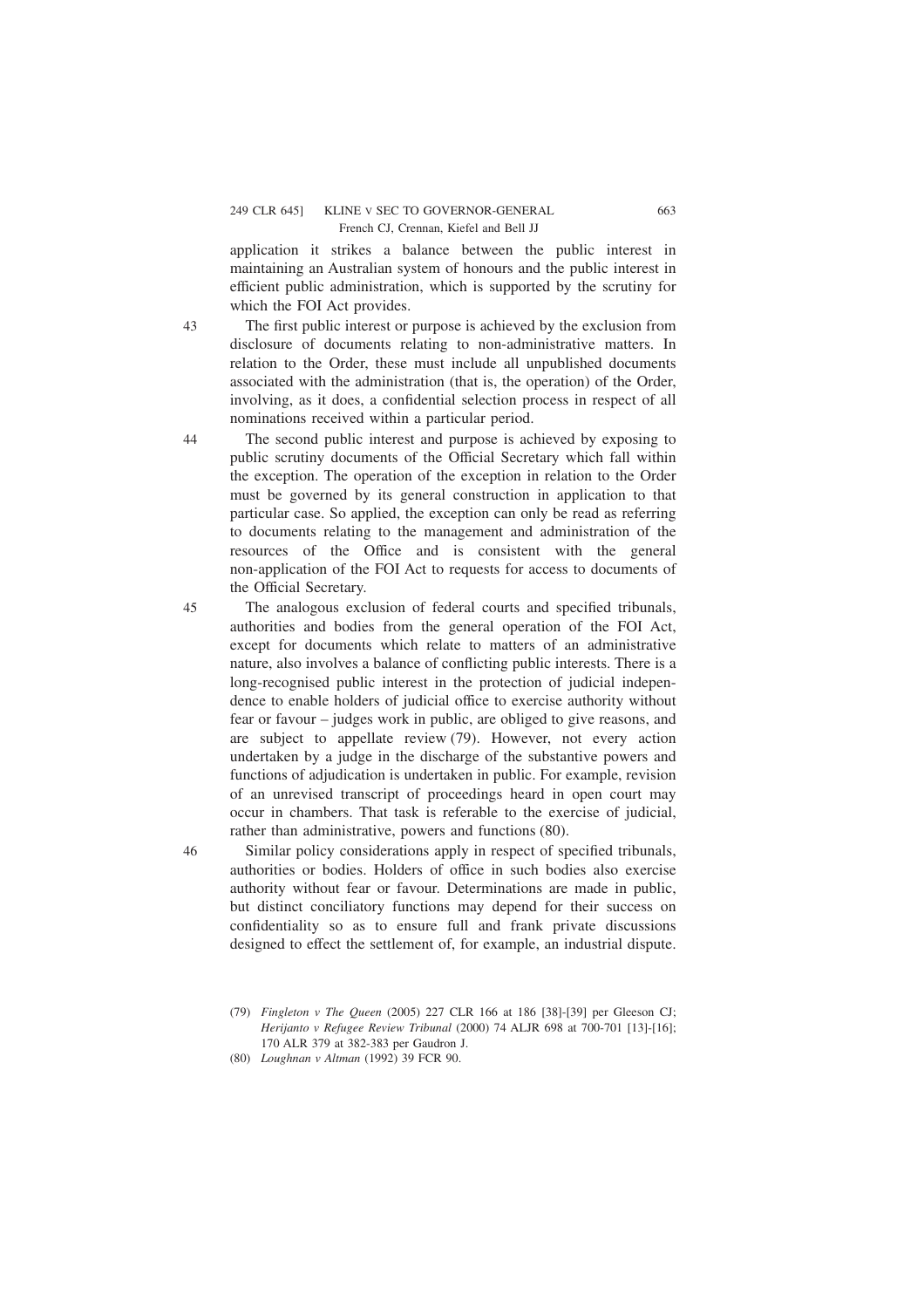- Accordingly, the only documents which courts and specified tribunals, authorities and bodies are obliged to open to increased public scrutiny are those documents relating to the management and administration of registry and office resources. 47
	- Whilst the proper construction of s 6A(1) plainly emerges from a consideration of the textual and contextual matters discussed, that construction is fortified by resort to statements in relevant secondary materials.
	- In brief, s 6A(1) of the FOI Act, which was inserted in 1984, drew upon the language of ss 5(1) and 6, which were included in the FOI Act as originally enacted. In the relevant parliamentary debates, Senator Evans described the operation of ss 5 and 6 and explained their object. He said (81):

"[C]ourts, judicial offices, certain industrial tribunals and their registries … are not exempt from the operation of the [FOI] Act so far as their administrative procedures, properly so-called, are concerned."

- The Senator went on to explain that the inclusion of ss 5 and 6 would secure a legitimate public interest in "efficient administration" and was not intended to intrude on the independence of the judiciary (82).
- In *Bienstein* (83), the respondent denied the applicant's request for access to all documents relating to the case management of her matters before it. It was decided in *Bienstein* that ss 5 and 6 of the FOI Act were not intended to extend so far as requiring the giving of access to documents that would put judicial independence, or the independence of other institutions, at risk (84). However, it was also decided that the verbiage "relates to matters of an administrative nature", as it occurs in s 5 of the FOI Act, can include documents relating to judicial functions and decision-making. The next step in the reasoning was that documents which would not impinge on the independence essential to the exercise of judicial or decision-making functions were documents relating to matters of an administrative nature (85). That reasoning was relied on by the appellant to support the proposition that the only documents of the Official Secretary which were excluded from disclosure under s 6A(1) were documents relating to the substantive powers and functions of the Governor-General *as decision-maker*. That aspect of the reasoning in *Bienstein* is erroneous. First, the references 51
	- (81) Australia, Senate, *Parliamentary Debates* (Hansard), 7 May 1981, p 1768.
	- (82) Australia, Senate, *Parliamentary Debates* (Hansard), 7 May 1981, p 1768.
	- (83) (2008) 170 FCR 382.
	- (84) (2008) 170 FCR 382 at 400 [54].
	- (85) (2008) 170 FCR 382 at 399-400 [53]-[54].

48

49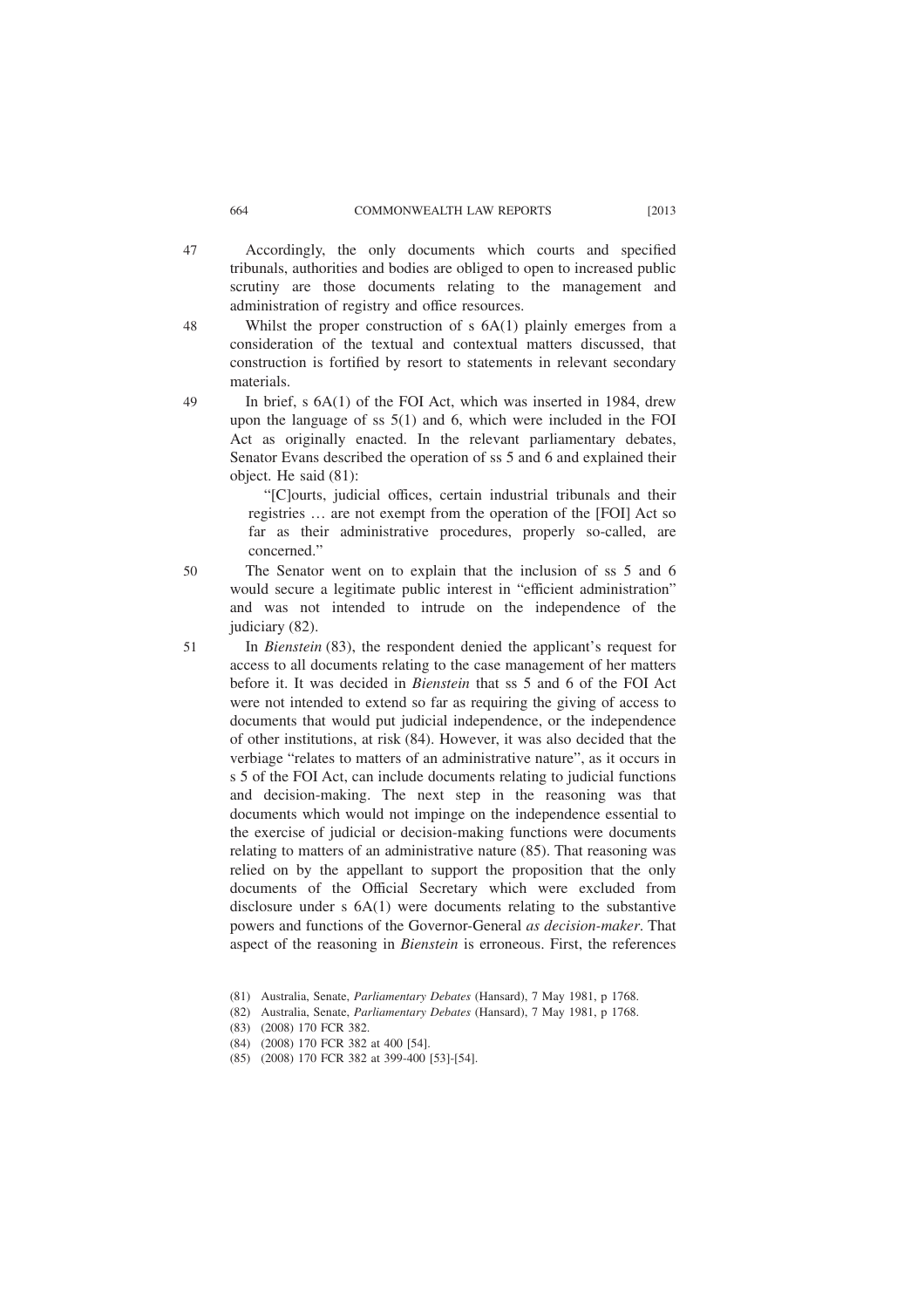## 249 CLR 645] KLINE V SEC TO GOVERNOR-GENERAL 665 French CJ, Crennan, Kiefel and Bell JJ

in the extrinsic materials to examples of "administrative matters", such as the number of sitting days of a court, were misread in *Bienstein* as suggesting that even documents held by a court which related to individual cases might be characterised as documents "relating to 'matters of an administrative nature'" (86). Secondly, it was decided that since some powers and functions of a judicial officer were administrative in nature, those administrative powers and functions which were not closely related to judicial independence would not need protection from the operation of the FOI Act (87). However, that reasoning, deriving from the different factual circumstances in *Fingleton v The Queen* (88), accords no weight to the circumstance that a judicial officer is not subject to the operation of the FOI Act. Only a registry or office of a court or specified tribunal is subject to the operation of the FOI Act, and then only in respect of documents relating to administrative matters. The approach in *Bienstein*, relied on by the appellant, is not apt for application to s  $6A(1)$ . That approach would not accord proper weight to the circumstance that the Governor-General is not subject to the operation of the FOI Act and would result in an impractical and unwieldy approach to the application of  $s$  6A(1), contrary to the provision that public access to information is to be achieved promptly and at the lowest reasonable cost (89).

## *Application of s 6A(1) to the appellant's request*

*Correspondence and file notes relating to nominations*

52

53

54

Correspondence and file notes relating to the appellant's nominations are directly related to the Governor-General's exercise of substantive powers and functions in respect of the Order. These are excluded from disclosure as they do not fall within the exception in s 6A(1) of the FOI Act.

*Criteria for making awards*

Relevant criteria for the making of awards are explained in the nomination form, which is a document that is available to the public. *Working manuals and policy guidelines*

To the extent that relevant criteria are further explained in working manuals or policy guidelines, the evidence showed that those documents were used in processes and activities concerned with the Governor-General's exercise of substantive powers and functions in respect of the Order. Those are excluded from disclosure, as they do not fall within the exception in s 6A(1).

- (86) (2008) 170 FCR 382 at 399 [53].
- (87) (2008) 170 FCR 382 at 403 [67].

(89) FOI Act, s 3(4).

<sup>(88) (2005) 227</sup> CLR 166.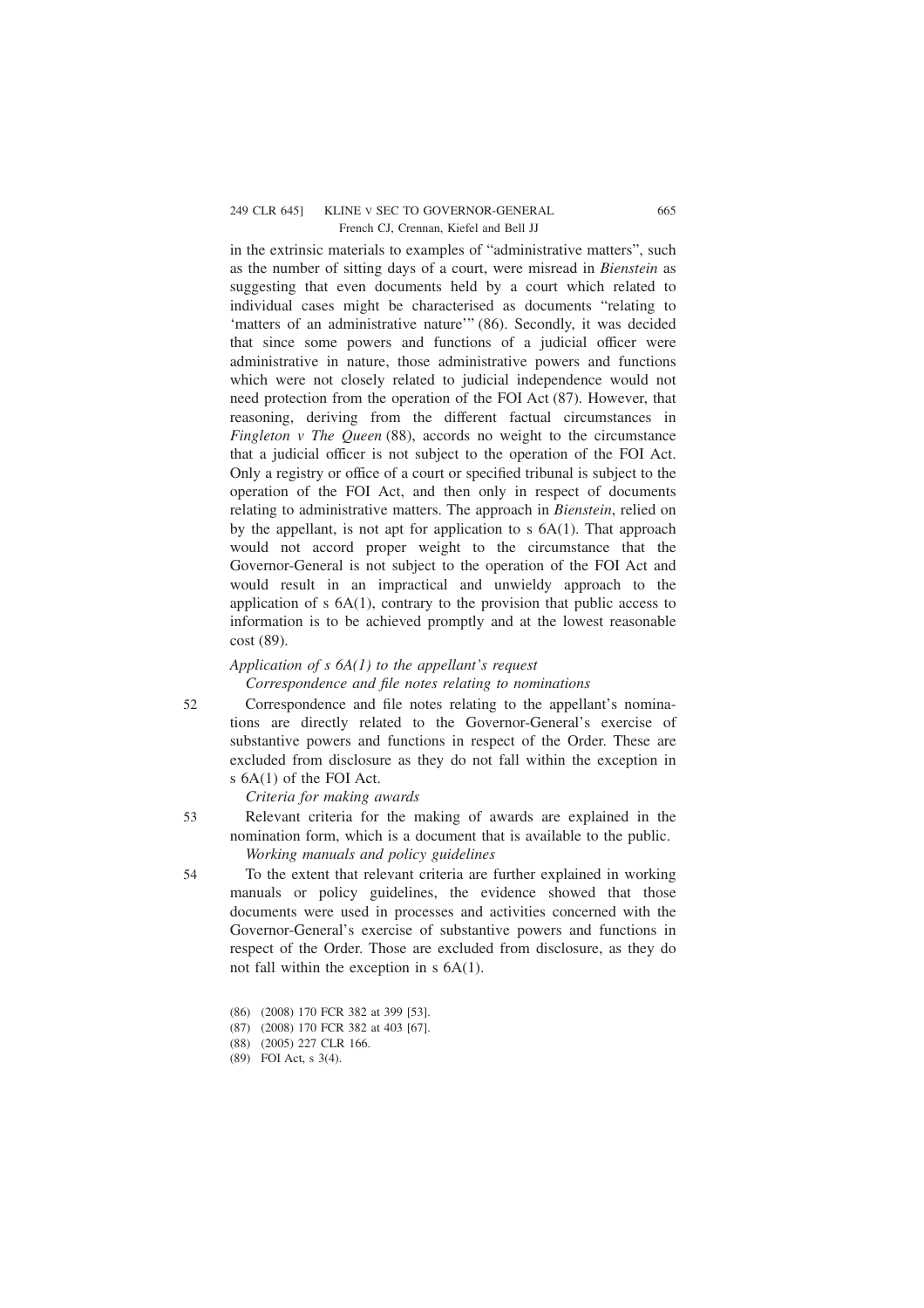## 666 COMMONWEALTH LAW REPORTS [2013

It has been mentioned that s 8 of the FOI Act obliges publication of an agency's "operational information", being information held by the agency to assist the agency in "making decisions or recommendations affecting members of the public" (90). The appellant drew comfort from the circumstance that an agency's "guidelines" and "practices and precedents relating to [the agency's] decisions and recommendations" are cited as examples of the kinds of documents covered by the expression "operational information". However, the Governor-General's information relevant to decisions made in respect of the Order is not subject to the operation of the FOI Act. Further, the Official Secretary does not make decisions or recommendations affecting members of the public; recommendations in respect of the General Division of the Order are made by the Council for the Order and ultimate decisions as to the appointment or the making of awards repose with the Chancellor of the Order, the Governor-General.

*Documents relating to review processes*

No documents relating to review processes are in existence, but the Official Secretary accepted that if such documents were brought into existence, they would be available to the public without recourse to the FOI Act.

*Conclusion and orders*

There was no error in the Tribunal's decision. Accordingly, the grounds of appeal in respect of the decision of the Full Court were not made out. The appeal should be dismissed with costs.

GAGELER J.

*Introduction*

58

59

56

57

The *Freedom of Information Act 1982* (Cth) (the FOI Act) confers rights to obtain, on request, access to documents in the possession of "agencies" as well as official documents in the possession of Ministers of State of the Commonwealth. Departments of State of the Commonwealth and "prescribed authorities" are agencies. Most bodies established by Acts of the Commonwealth Parliament are prescribed authorities, as are most persons holding offices established by Acts of the Commonwealth Parliament.

Courts (but not judges) are deemed to be prescribed authorities. Specified industrial bodies such as the Australian Industrial Relations Commission (but not their members) are similarly deemed to be prescribed authorities. The Official Secretary to the Governor-General, by virtue of holding an office established by the *Governor-General Act 1974* (Cth), is also a prescribed authority. The Governor-General is not.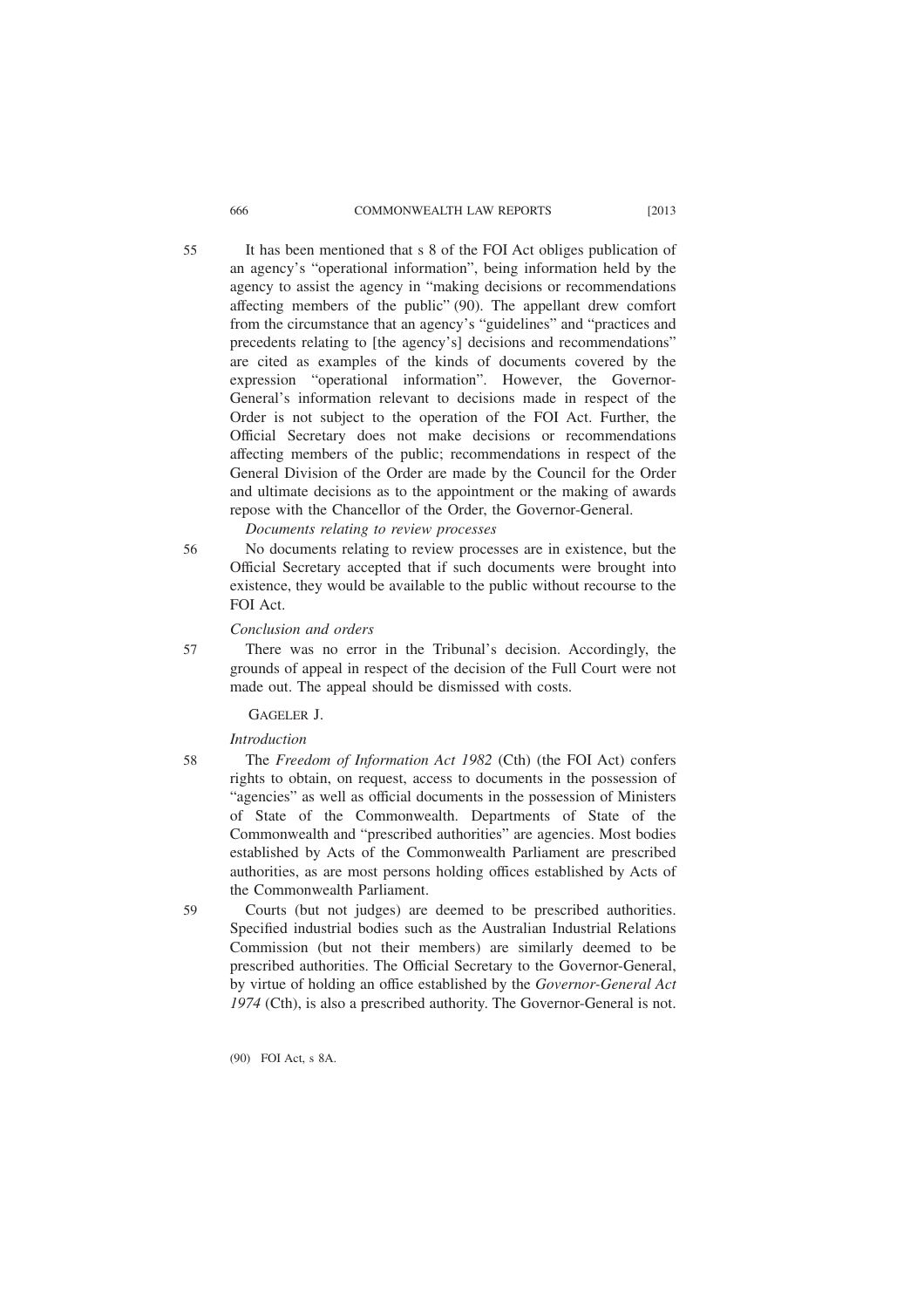#### 249 CLR 645] KLINE V SEC TO GOVERNOR-GENERAL 667 Gageler J

- The FOI Act is expressed (in ss 5, 6 and 6A respectively) to have no application to a request for access to a document in the possession of a court, a specified industrial body or the Official Secretary "unless the document relates to matters of an administrative nature". 60
- The question of statutory construction on which this appeal turns is: when is a document a document that "relates to matters of an administrative nature"? 61

*Legislative history*

- In answering that question, "a page of history is worth a volume of logic" (91). 62
- Sections 5 and 6 were in the FOI Act as originally enacted in 1982. They were inserted into the Bill for the FOI Act by amendment in the Senate in 1981 (92). The purpose of the amendment was to give effect to recommendations made by the Senate Standing Committee on Constitutional and Legal Affairs in 1979 (93). 63
- The Senate Standing Committee had recommended amending what had been proposed in the original form of the Bill as a wholesale exemption of courts and industrial bodies from the FOI Act so as to limit the exemption in respect of courts "to documents of a non-administrative character" (94) and in respect of industrial bodies to "their non-administrative functions only" (95). Explaining the reasons for its recommendation to limit the exemption in respect of courts, the Senate Standing Committee said (96): 64

"There is obviously very good reason for governments not imposing requirements which would interfere with the independence of the judiciary and the proper administration of justice. It would not be appropriate for freedom of information legislation to

- (91) cf *New York Trust Co v Eisner* (1921) 256 US 345 at 349.
- (92) Australia, Senate, *Parliamentary Debates* (Hansard), 7 May 1981, pp 1767-1776.
- (93) Australia, Senate Standing Committee on Constitutional and Legal Affairs, *Report by the Senate Standing Committee on Constitutional and Legal Affairs on the Freedom of Information Bill 1978, and aspects of the Archives Bill 1978* (1979), pp 158 [12.29]-[12.30], 159-160 [12.33]-[12.34].
- (94) Australia, Senate Standing Committee on Constitutional and Legal Affairs, *Report by the Senate Standing Committee on Constitutional and Legal Affairs on the Freedom of Information Bill 1978, and aspects of the Archives Bill 1978* (1979), p 158 [12.30].
- (95) Australia, Senate Standing Committee on Constitutional and Legal Affairs, *Report by the Senate Standing Committee on Constitutional and Legal Affairs on the Freedom of Information Bill 1978, and aspects of the Archives Bill 1978* (1979), p 160 [12.34].
- (96) Australia, Senate Standing Committee on Constitutional and Legal Affairs, *Report by the Senate Standing Committee on Constitutional and Legal Affairs on the Freedom of Information Bill 1978, and aspects of the Archives Bill 1978* (1979), p 158 [12.29].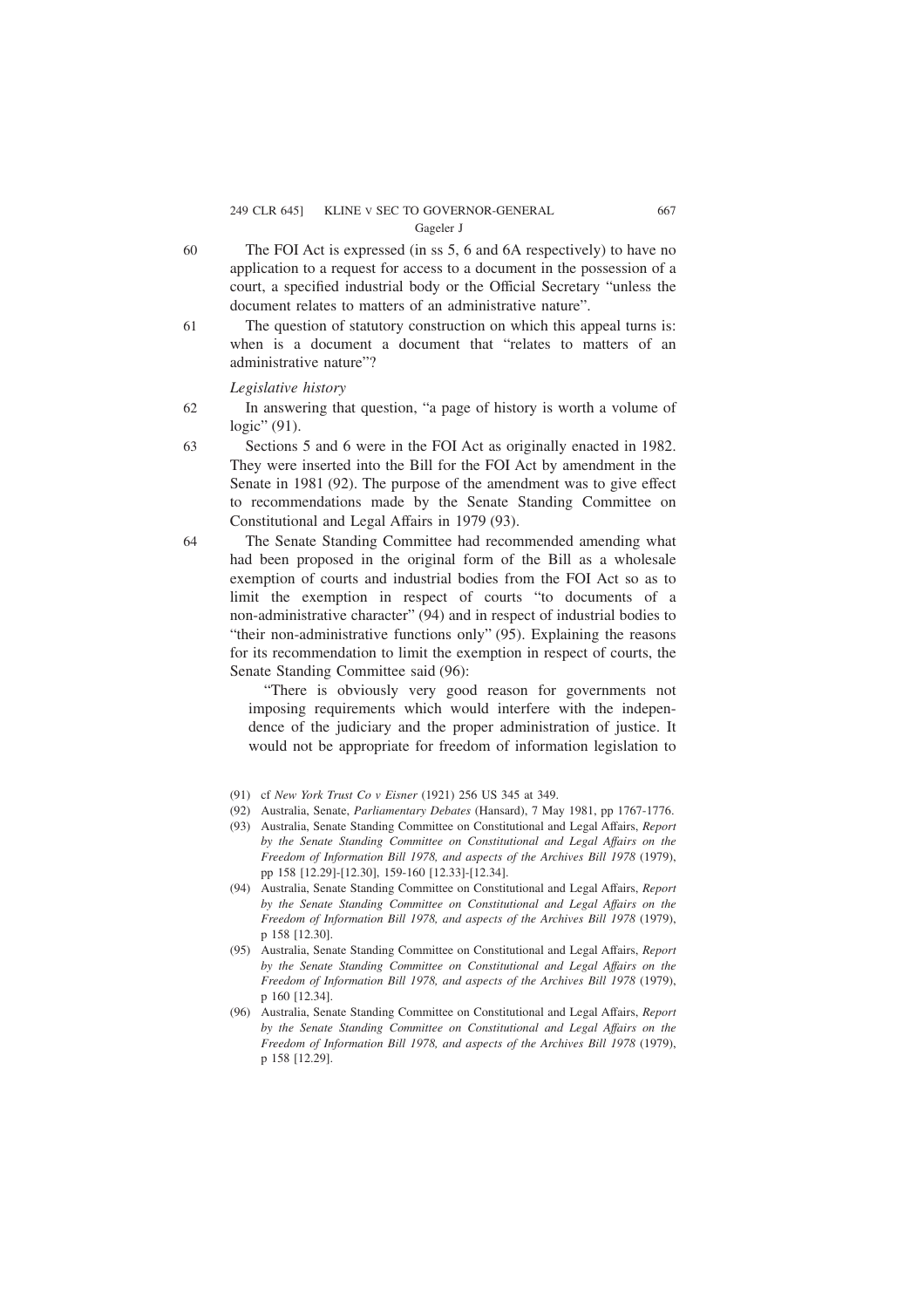be the vehicle for obtaining access, where this was otherwise unavailable, to court documents filed by parties to litigation. Nor would it be appropriate for this legislation to operate in any way as a substitute or supplement for discovery procedures presently administered by the courts."

The Senate Standing Committee continued (97):

"However, there are other documents of a more clearly administrative character associated with the functioning of registries and collection of statistics on a host of matters associated with judicial administration which, equally clearly, should be opened up to public gaze. These would include such matters as the number of sitting days, the number of cases determined, the number of cases withdrawn, the cases which were subsequently appealed and the occasions on which bail was awarded. The very existence within the Commonwealth Attorney-General's Department of a Division of Judicial Administration is testimony to the ability to distinguish between the judicial and administrative aspects of the operation of the courts."

65

What was the Division of Judicial Administration within the Attorney-General's Department doing in 1979 to allow its "very existence" to be "testimony to the ability to distinguish between the judicial and administrative aspects of the operation of the courts"? The answer was apparent from the Annual Report of the Attorney-General's Department (98). In anticipation of the enactment of the *High Court of Australia Act 1979* (Cth), the Division was providing "administrative assistance in the development of an independent system of judicial administration" as well as providing "assistance in the detailed planning, furnishing and the general fitting out of the High Court building in Canberra and in matters associated with the move of the High Court to Canberra" (99). The Attorney-General's Department was in the meantime providing staff and "management services" for the Sydney and Melbourne registries of the High Court as well as "registry services", in addition to providing ongoing "management services and general administrative assistance" to the Federal Court as well as staffing and maintaining registries of the Family Court (100).

66

With the commencement of the *High Court of Australia Act 1979* (Cth) in 1980, it became the responsibility of the High Court itself to

<sup>(97)</sup> Australia, Senate Standing Committee on Constitutional and Legal Affairs, *Report by the Senate Standing Committee on Constitutional and Legal Affairs on the Freedom of Information Bill 1978, and aspects of the Archives Bill 1978* (1979), p 158 [12.29].

<sup>(98)</sup> Australia, Attorney-General's Department, *Annual Report 1978-1979* (1979).

<sup>(99)</sup> Australia, Attorney-General's Department, *Annual Report 1978-1979* (1979), p 43.

<sup>(100)</sup> Australia, Attorney-General's Department, *Annual Report 1978-1979* (1979), p 44.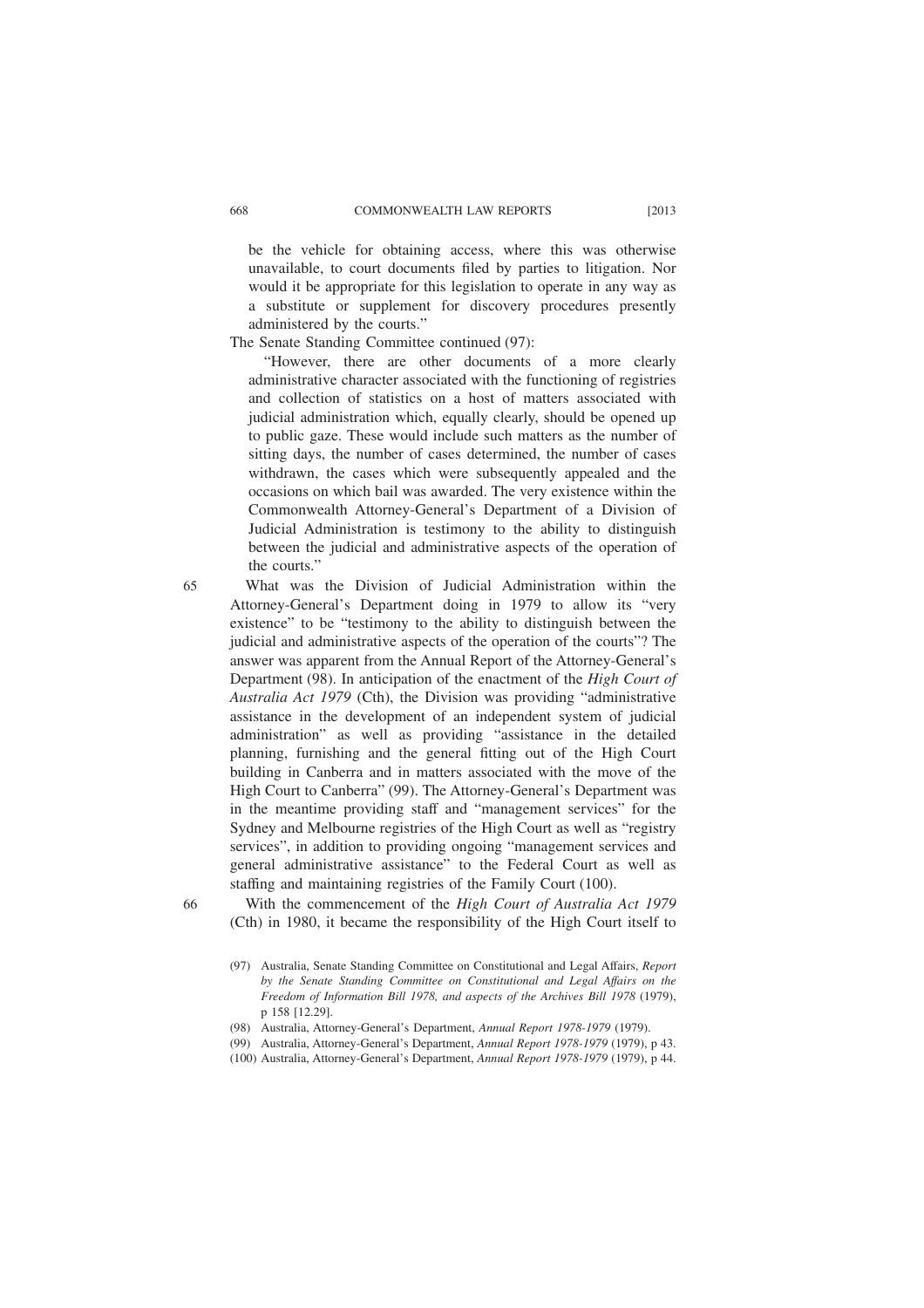# 249 CLR 645] KLINE V SEC TO GOVERNOR-GENERAL 669

Gageler J

"administer its own affairs" (s  $17(1)$ ) and for that purpose the High Court was given power "to do all things … necessary or convenient to be done for or in connection with the administration of its affairs" including, without limitation, power to: enter into contracts; acquire, hold and dispose of property; take on hire, exchange, and accept on deposit or loan, library material and also furnishings, equipment and goods needed for the purposes of the Court; and control and manage any land or building occupied by the Court and any adjacent land or building that is part of the precincts of the Court (s 17(2)).

67

68

Speaking in favour of the relevant amendment to the Bill for the FOI Act in the Senate in 1981, Senator Evans drew attention to the then recent enactment of the *High Court of Australia Act 1979* (Cth) when he said (101):

"The utility, or indeed the necessity, for an exemption for administrative questions of this kind is in fact made more obvious by the recent change in the legislation governing the High Court of Australia. These sorts of administrative questions are now clearly within the Court's jurisdiction, whereas previously the majority of administrative matters of this kind were performed by or through the Attorney-General's Department and as such were the subject of ordinary access procedures so far as information was concerned."

The word "administrative" was obviously being used by the Senate Standing Committee in 1979 and by Senator Evans in 1981 in a sense narrower and more specific than the same word had earlier been used in the *Administrative Decisions (Judicial Review) Act 1977* (Cth) as part of the definition of a decision to which that Act was to apply. The focus of the amendment to the Bill for the FOI Act recommended in 1979 and implemented in 1981 was not on the separation of judicial power from executive power – after all, the same distinction between "administrative" and "non-administrative" was being employed in respect of industrial bodies which did not exercise judicial power. The focus was more prosaically on ensuring inclusion within the scope of the FOI Act of documents in the possession of courts and industrial bodies which related to matters of organisation and management of the kind which in 1979 were still being provided to the High Court by the Division of Judicial Administration within the Attorney-General's Department and of the kind which by 1981 had been taken over by the High Court itself with the commencement of the *High Court of Australia Act 1979* (Cth) in 1980.

69

Section 6A was then inserted into the FOI Act two years later by the *Public Service Reform Act 1984* (Cth) (102). Its insertion was

<sup>(101)</sup> Australia, Senate, *Parliamentary Debates* (Hansard), 7 May 1981, p 1768.

<sup>(102)</sup> Section 154 of the *Public Service Reform Act 1984* (Cth).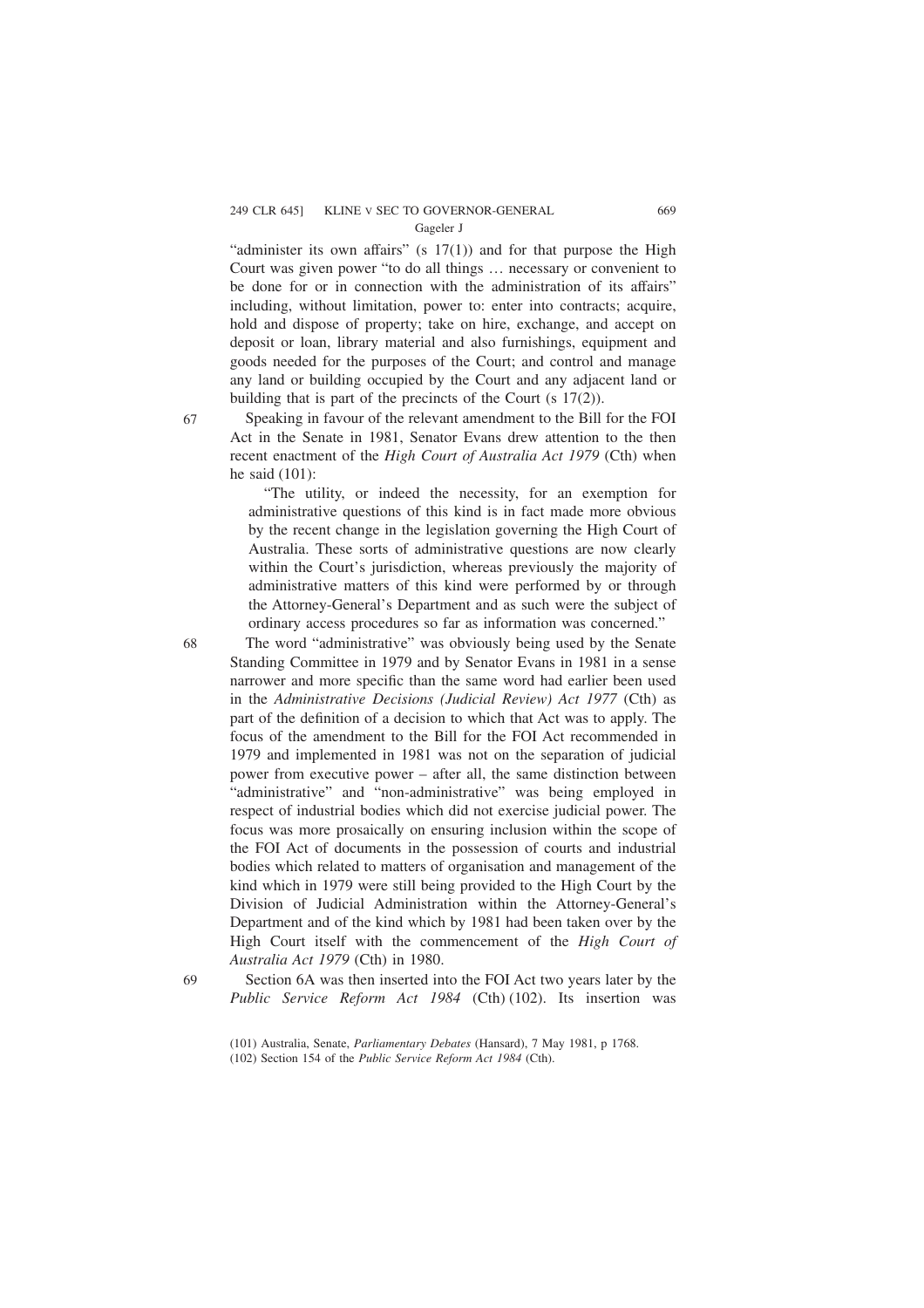contemporaneous with, and consequential upon, the amendment by the *Public Service Reform Act 1984* (Cth) of the *Governor-General Act 1974* (Cth) which created the statutory office of Official Secretary (103). Immediately before those amendments in 1984, the Official Secretary had been an officer of the Australian Public Service seconded to the Governor-General's staff from the Department of the Prime Minister and Cabinet (104).

The identity of the language used in s 6A of the FOI Act and the language used in ss 5 and 6 of the FOI Act suggests that the same distinction was being drawn in 1984 to govern inclusion within the scope of the FOI Act of documents in the possession of the Official Secretary as had earlier been drawn to govern inclusion within the scope of the FOI Act of documents in the possession of a court or industrial body.

*Construction*

The Full Court of the Federal Court, in the decision under appeal, held the distinction drawn by s 6A of the FOI Act to be between "substantive powers and functions" and the "apparatus" supporting the exercise or performance of those substantive powers and functions (105). 71

The legislative history compels the conclusion that that is not only a correct distillation of the distinction drawn by s 6A of the FOI Act, but also a correct distillation of the distinction drawn by ss 5 and 6 of the FOI Act. *Bienstein v Family Court of Australia* (106), which reached a different conclusion in relation to s 5 of the FOI Act, was wrongly decided. 72

Sections 5, 6 and 6A of the FOI Act draw a dichotomy between documents which relate to "administrative matters" and those which do not. The word "administrative" is used in each of those sections in the primary sense of "[p]ertaining to, or dealing with, the conduct or management of affairs" (107). 73

The relevant affairs, or "matters", to which each of ss 5, 6 and 6A of the FOI Act refers, are distinct from, but incidental to, the exercise or performance of substantive powers or functions in the sense of providing logistical support (or infrastructure or physical necessities or 74

<sup>(103)</sup> Section 141 of the *Public Service Reform Act 1984* (Cth), inserting s 6 of the *Governor-General Act 1974* (Cth).

<sup>(104)</sup> Australia, Senate, *Public Service Reform Bill 1984*, Explanatory Memorandum, p 47.

<sup>(105)</sup> *Kline v Offıcial Secretary to the Governor-General* (2012) 208 FCR 89 at 95 [21]. (106) (2008) 170 FCR 382.

<sup>(107)</sup> *Oxford English Dictionary*, 2nd ed (1989), vol 1, p 163.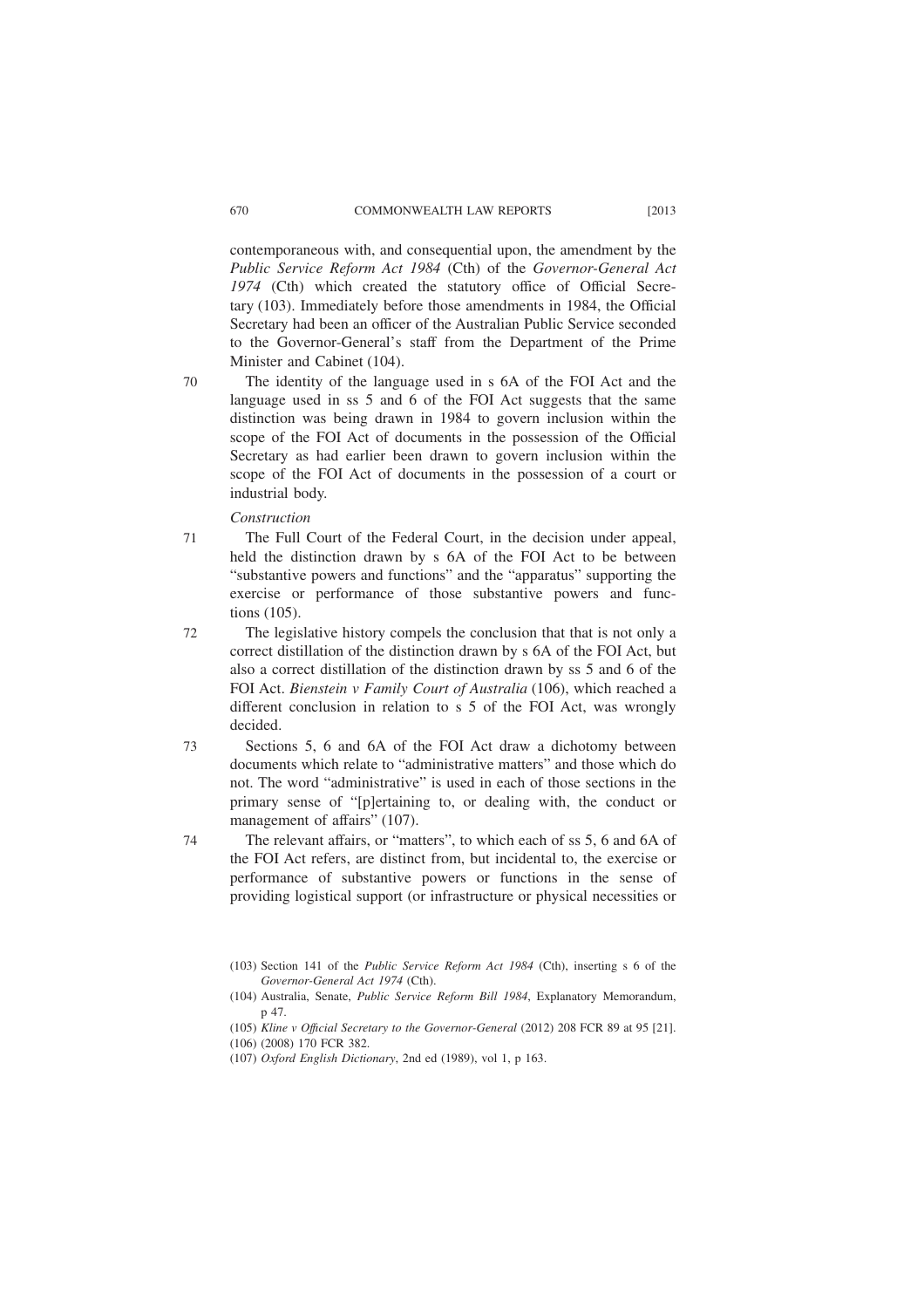resources or platform) for the exercise or performance of those substantive powers or functions to be able to occur.

The distinction sought to be drawn by the appellant between documents which "relate to administrative tasks … to support or assist the exercise of … powers or the [performance] of … functions", on the one hand, and documents which answer that description but which would "disclose the decision-making process involved in the exercise of those powers or performance of those functions in a particular matter or context", on the other, is too fine to be sustained. The true distinction is more robust and more practical.

Matters which do not relate to the provision of logistical support do not become "administrative" merely because they are in some way preparatory to an exercise of a substantive power or to the performance of a substantive function.

- The Governor-General has many functions, some of which are ceremonial. Were, for example, the Governor-General to travel to a remote location to attend a ceremony in her official capacity, documents relating to travel by and accommodation for the Governor-General and her entourage would relate to matters of an administrative nature within the meaning of s 6A and would therefore fall within the scope of the FOI Act. Documents relating to the Governor-General's participation in the ceremony, whether generic or specific and whether prepared or received by the Governor-General or by the Official Secretary before or after the Governor-General's participation in the particular ceremony, would not relate to matters of an administrative nature within the meaning of s 6A and would therefore fall outside the scope of the FOI Act. 77
	- *Application*

75

76

78

- To the extent that they remain material to this appeal, the categories of documents in the possession of the Official Secretary to which the appellant sought access comprised: correspondence held by the Official Secretary in relation to the appellant's nominations of a named person for an Order of Australia; working manuals, policy guidelines and criteria related to the administration of the Order of Australia; documents relating to review processes; and "file notes from the Secretariat" (being in fact the Office of Official Secretary) concerning the nominations.
- All of those categories on their face relate to the exercise of the substantive function which the Governor-General performs as Chancellor of the Order of Australia pursuant to Letters Patent issued by the Queen (108). All relate to the "administration" of the Order of